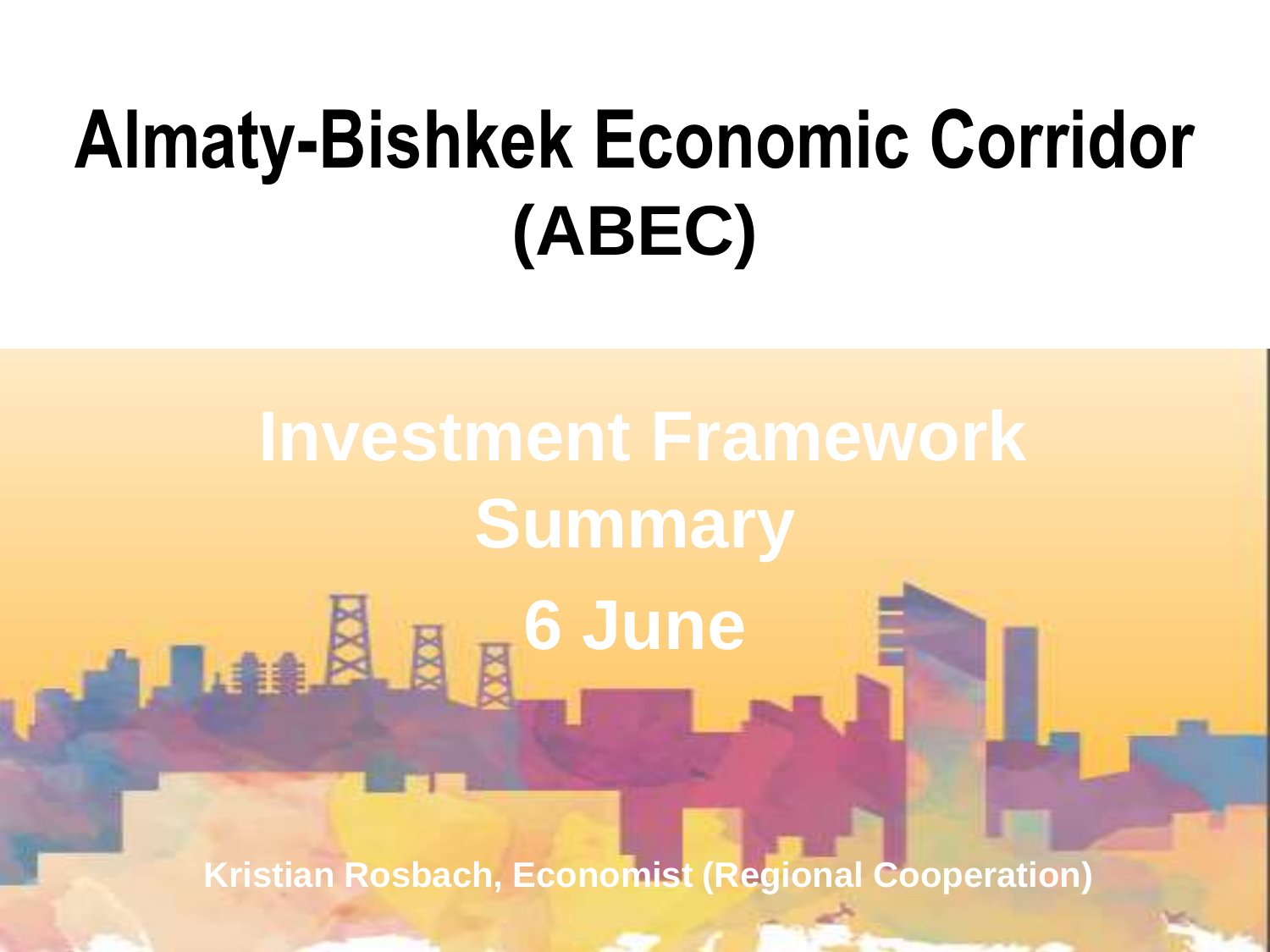# **Structure**

- 1. What happened so far?
- 2. In theory: What is the best way?
	- Why sequenced development?
	- Positive Externalities and Economies of Scale
	- Alignment with national priorities
- 3. In practice: Where do we start?
	- Cross-border agriculture value chains
	- Tourism
	- ABEC's urban approach
	- Health and Education
	- Connecting Markets
- 4. Next Steps for ABEC

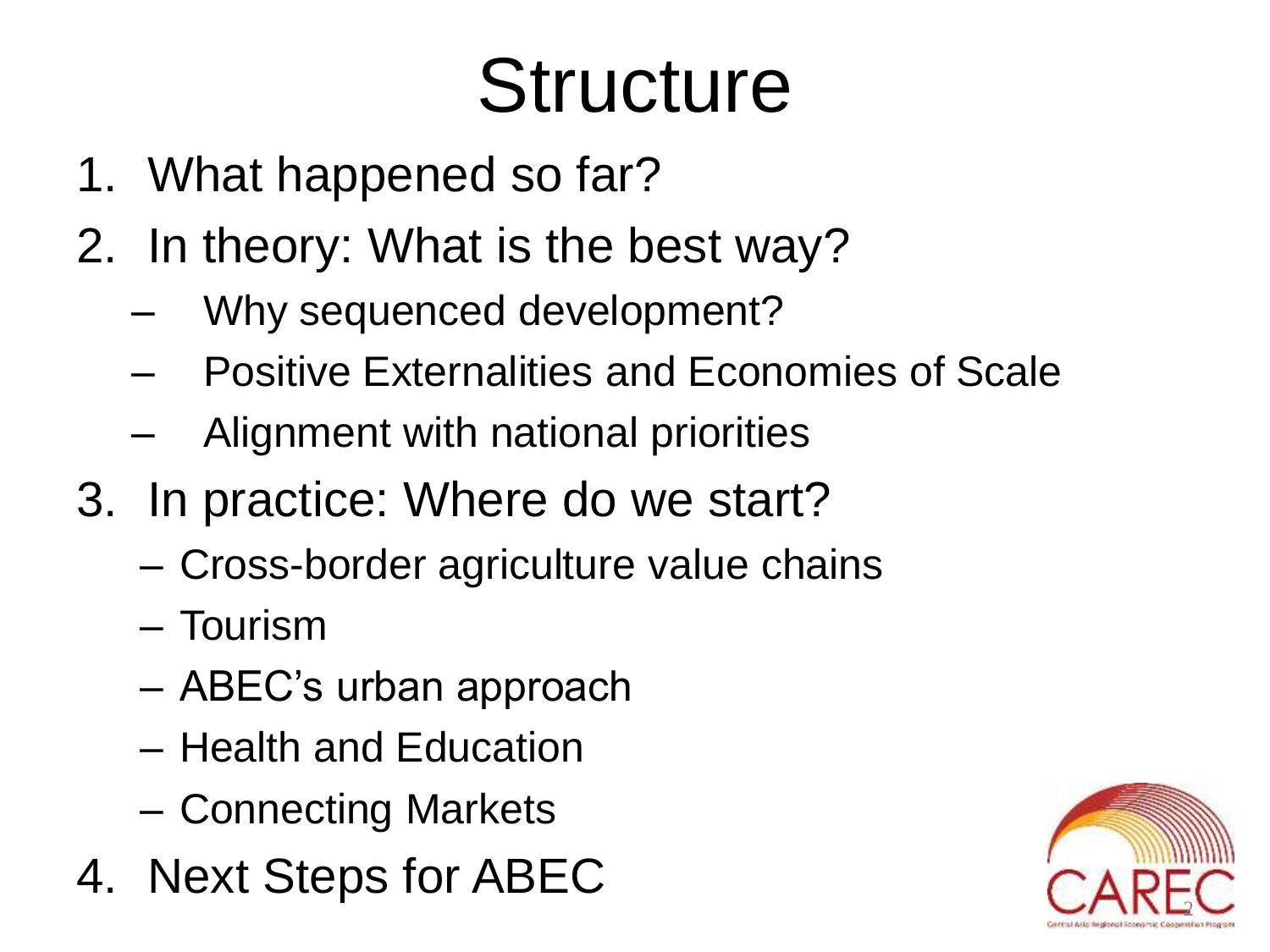### Almaty-Bishkek Economic Corridor

- ABEC transforms the area into a single economic space, where exchange of ideas, movement of goods and people is fast, easy, and free of barriers.
- ABEC will allow businesses to specialize more, operate at a larger scale and achieve greater diversification and competitiveness with the purpose of exporting goods and services to the world.
- ABEC gives both countries the chance to design cooperation and integration.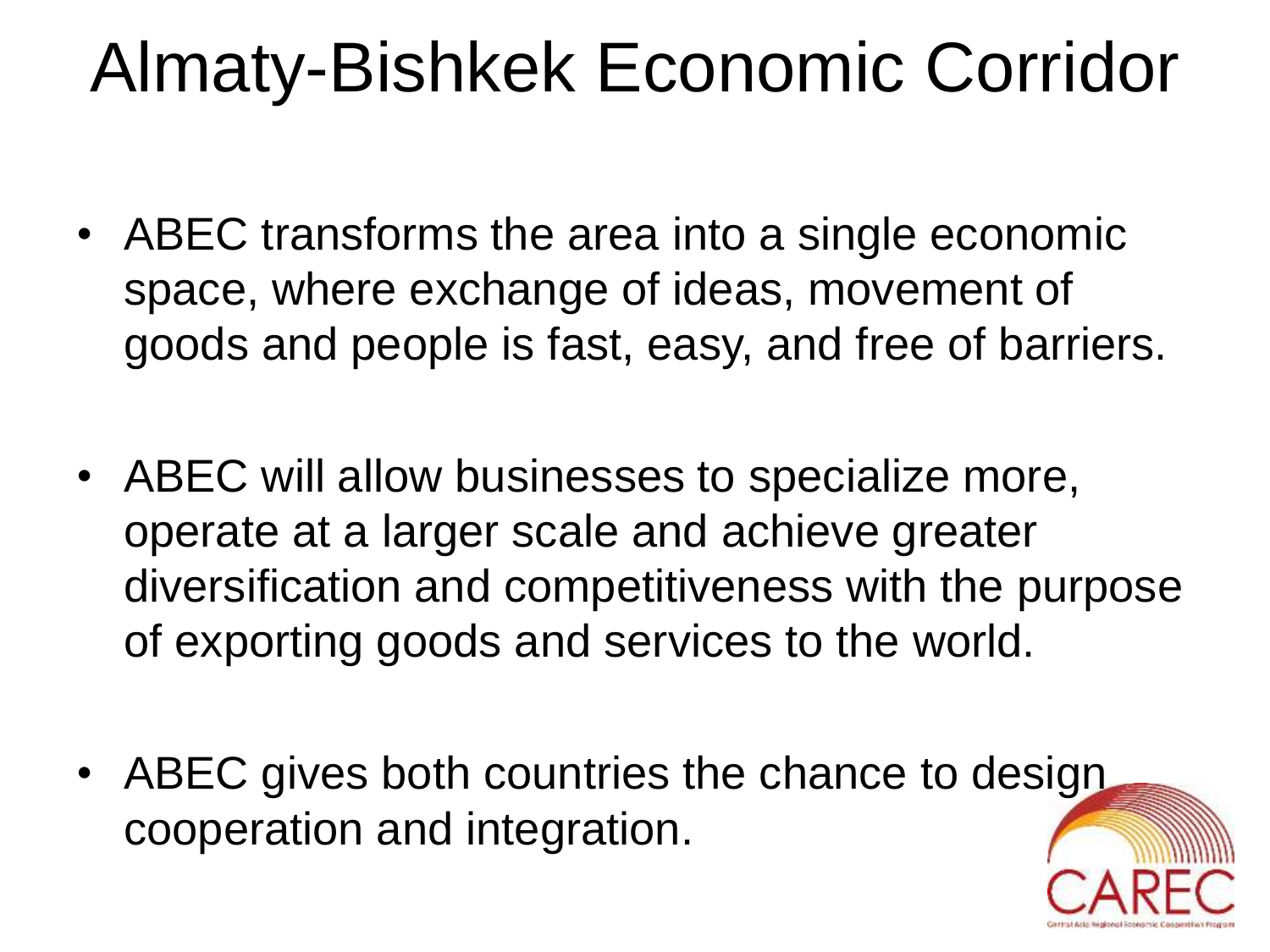# What has happened so far?

- Under Almaty Bishkek Corridor Initiative (ABCI):
	- November 2014: MOU signing between majors of Bishkek and Almaty
	- December 2014-September 2016: Four Joint-Working Group Meetings
	- 2016: Intergovernmental Council agreed to set up subcommittee on ABEC

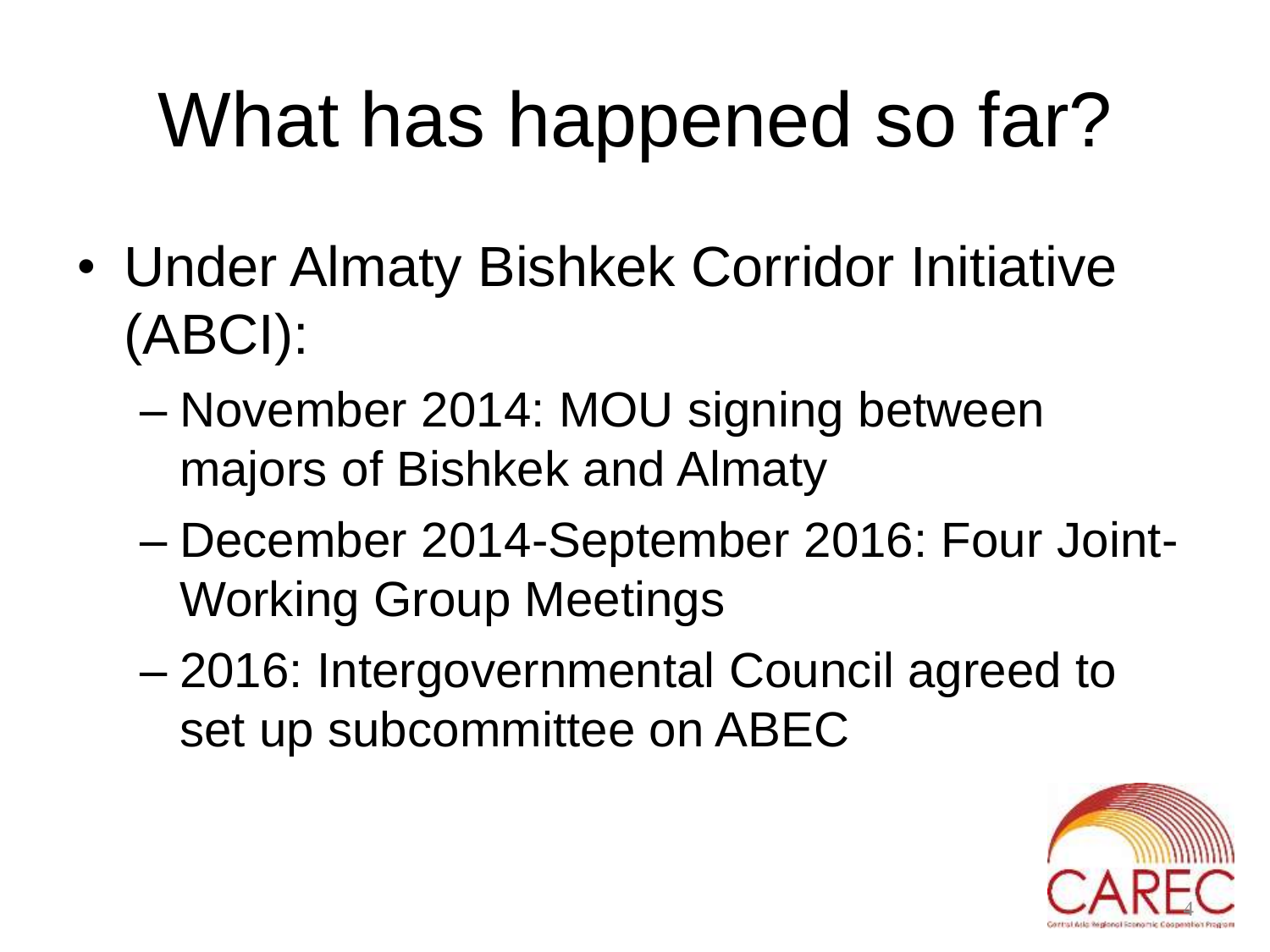# What has been achieved so far?

Four joint working group meetings accomplished:

- Finalization of Investment Framework
- Identified infrastructure gaps and regulatory reform requirements for the implementation of ABEC:
	- Analysis on cross-border value chains for fruits and vegetables, as well as dairy products
	- Report on tourism potential, for example coordinated destination management, tourism facilities, marketing
	- Urban study completed
	- Explored options on ICT applications and study on Disaster Risk Management
	- Health, education, trade and logistics studies finalized

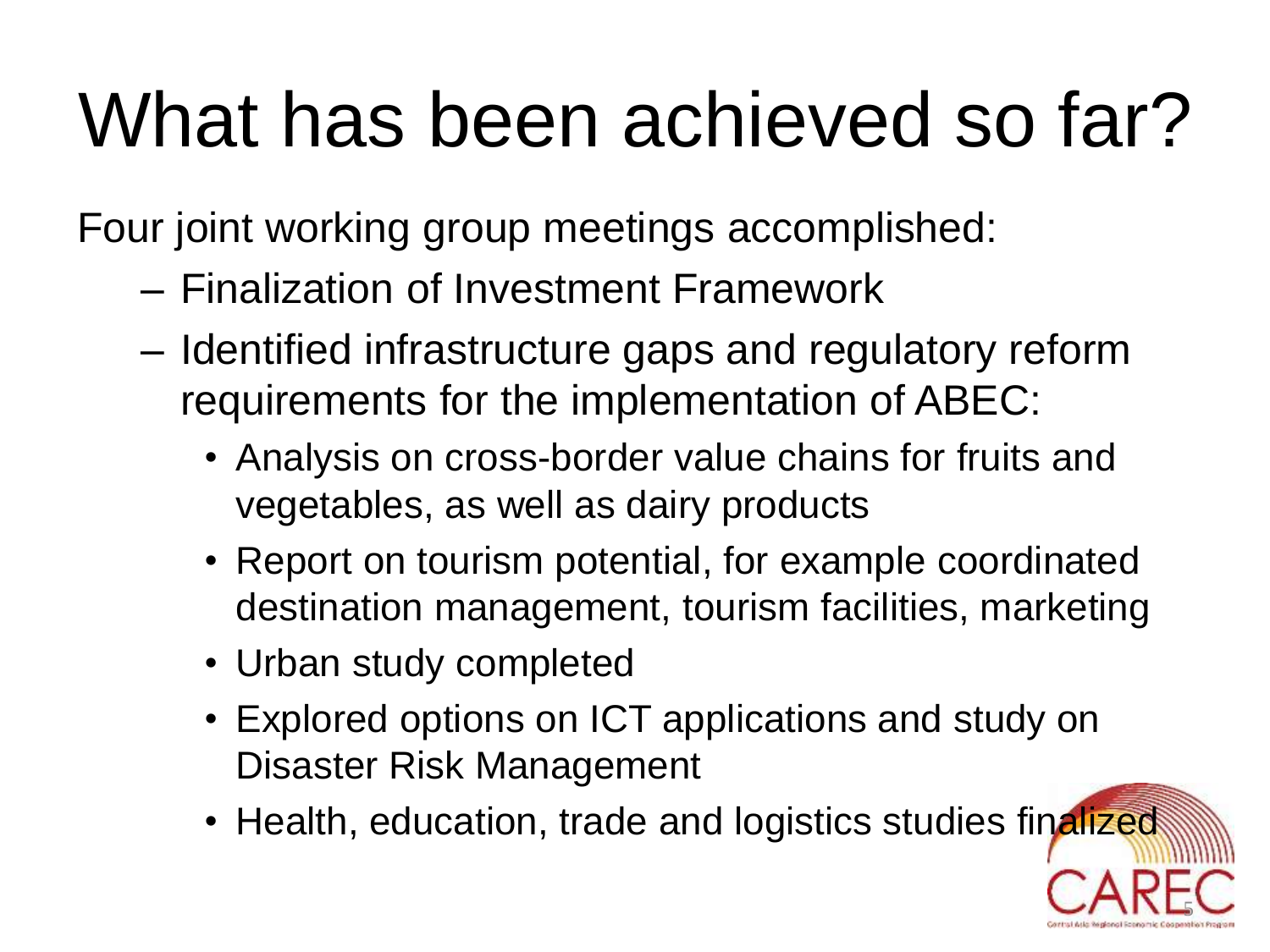# A bold vision

- Imagine the potential of Almaty and Bishkek if they would be one connected without barriers and commuting possible below two hours.
- The concept is straightforward. The two city regions can achieve far more together than what can be achieved by either alone.

#### **Small countries far from world markets**

Central Africa, East Africa, West Africa, **Central Asia and Caucasus, small Pacific** Islands

International division, economic distance, low density (3-D)

Regional integration Regional and global connectivity Regional compensation mechanisms

Agreements on trade and factor mobility within region Shared facilities (research, central banks, regulatory bodies)

Hub-and-spoke infrastructure Regional power grids, telecoms, water management

Subsidized human development investments in lagging countries and areas Productive investments in leading countries and areas Preferential market access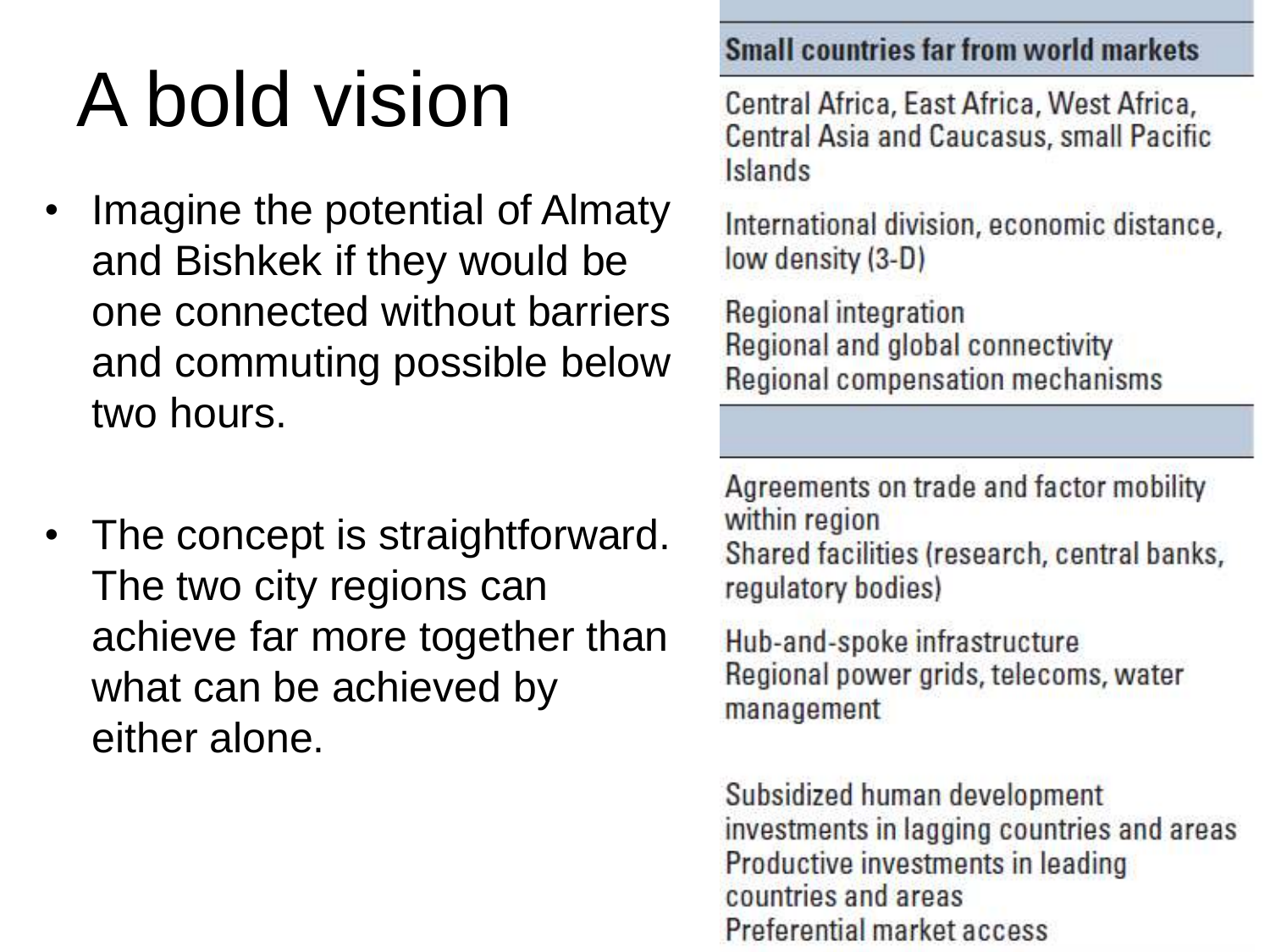# **Density**

#### Economic Densities in Almaty, Bishkek, and Nearby Cities



\*Economic density is the ratio of city gross regional product over area.

7

Control Asia Replaced Shape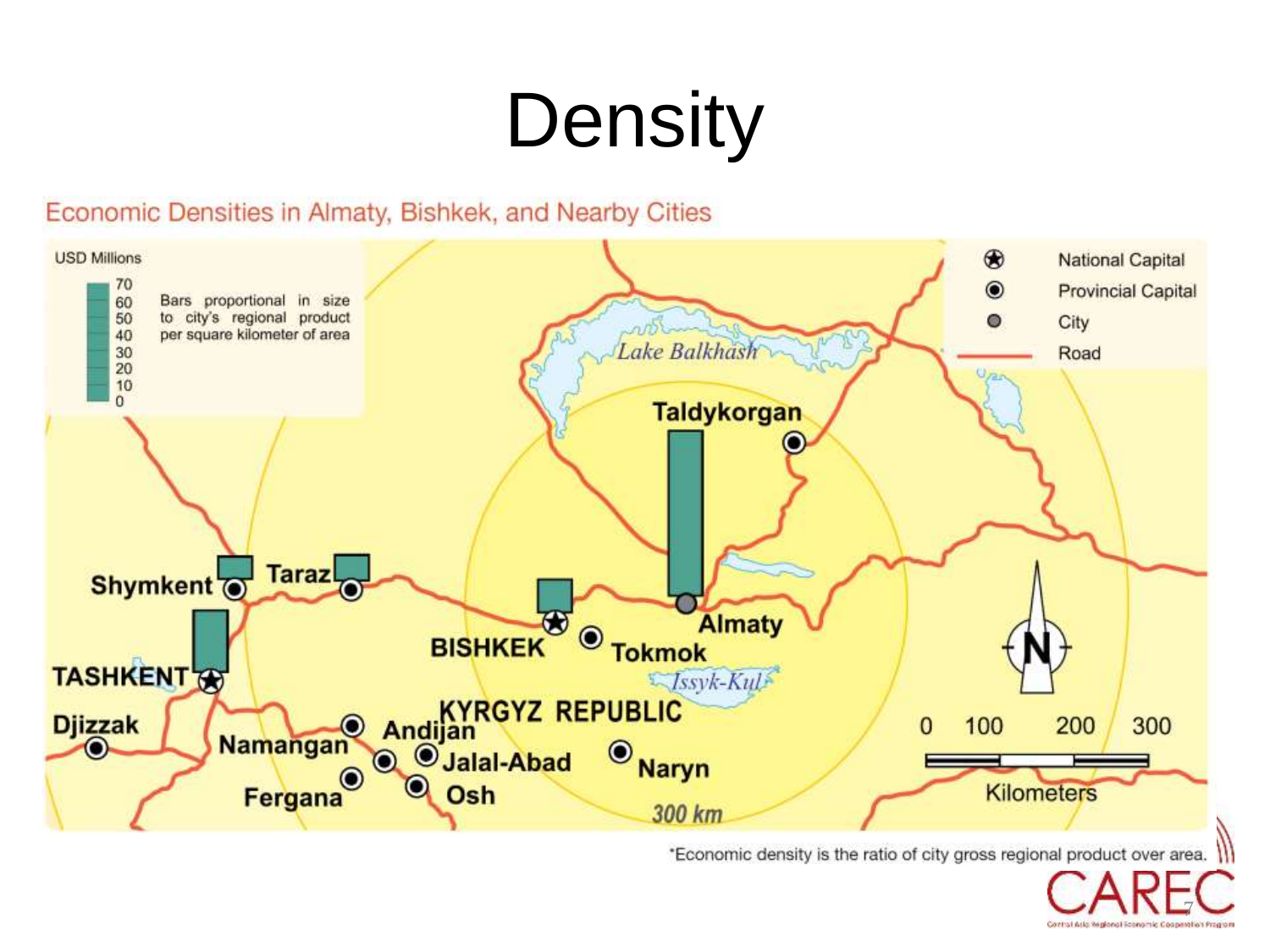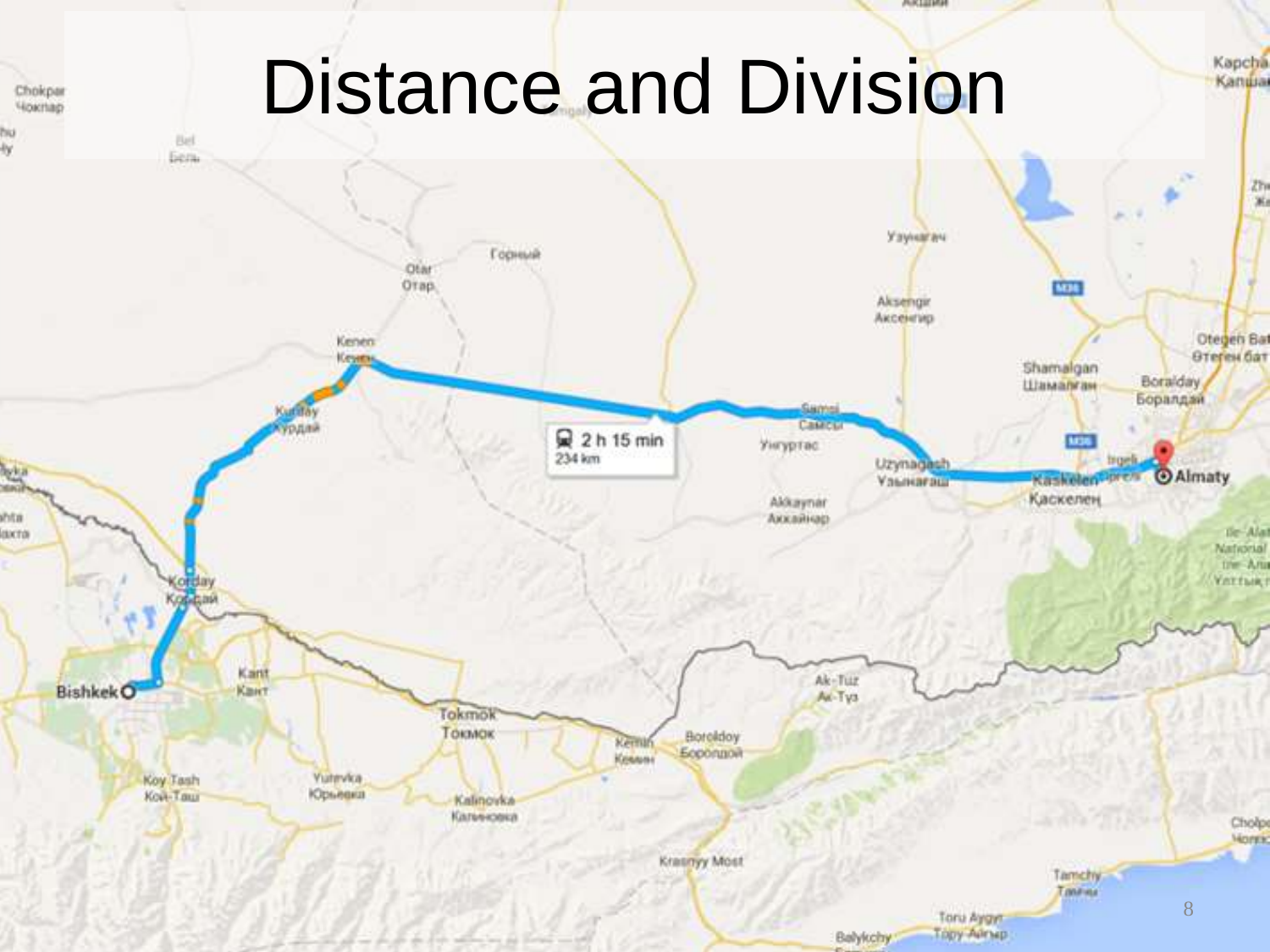# In Theory: Big Bang for ABEC?

- Big Bang approach: Investments and regulatory reforms as much as needed to achieve the desired outcome.
- Investments considered individually may not be viable (Airport, Financial Center, Formula One Course)
- But in combination they are feasible, ex-post
- Big Bang is risky and requires unlimited willingness to invest

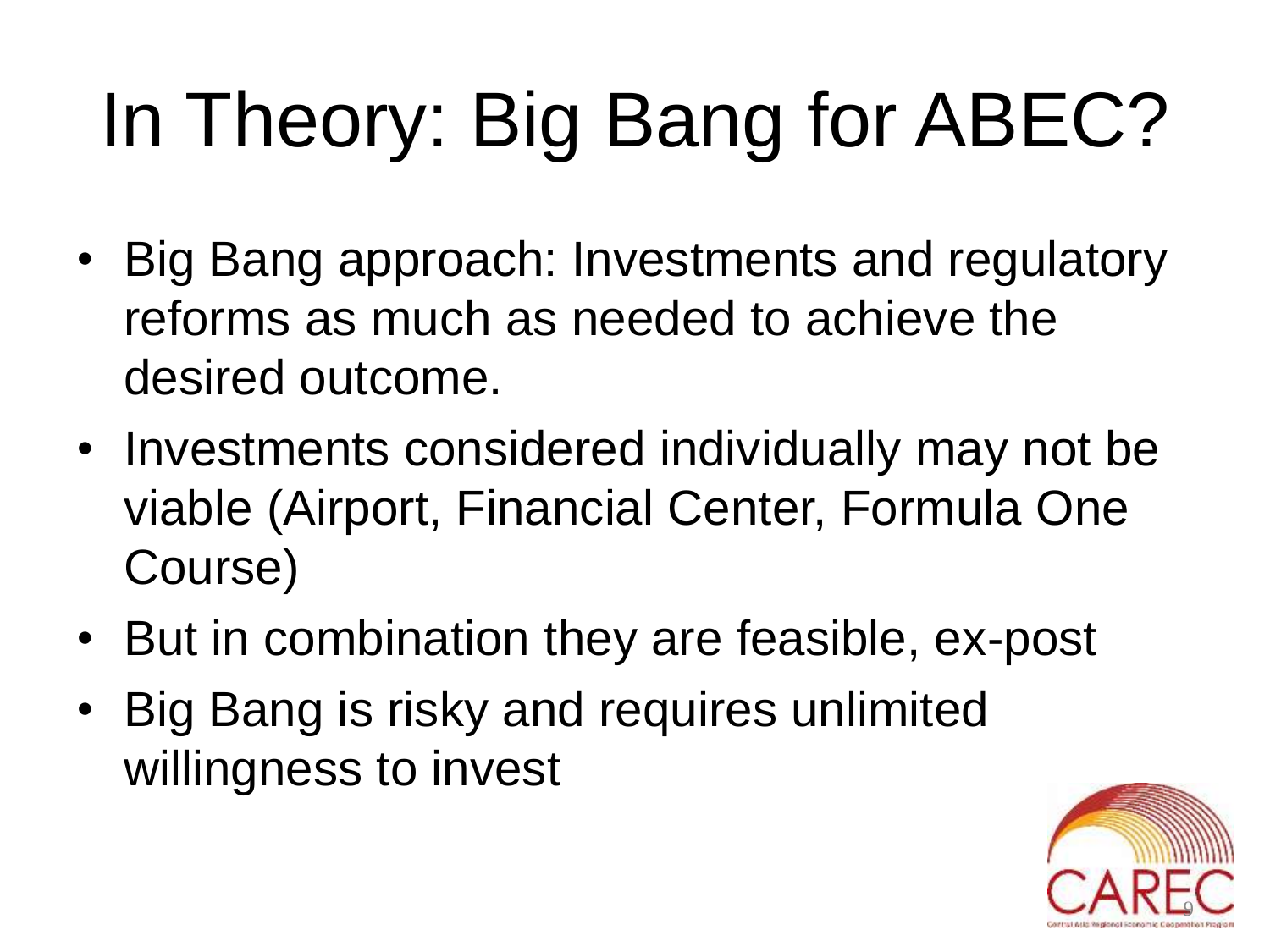## Dubai in 1990



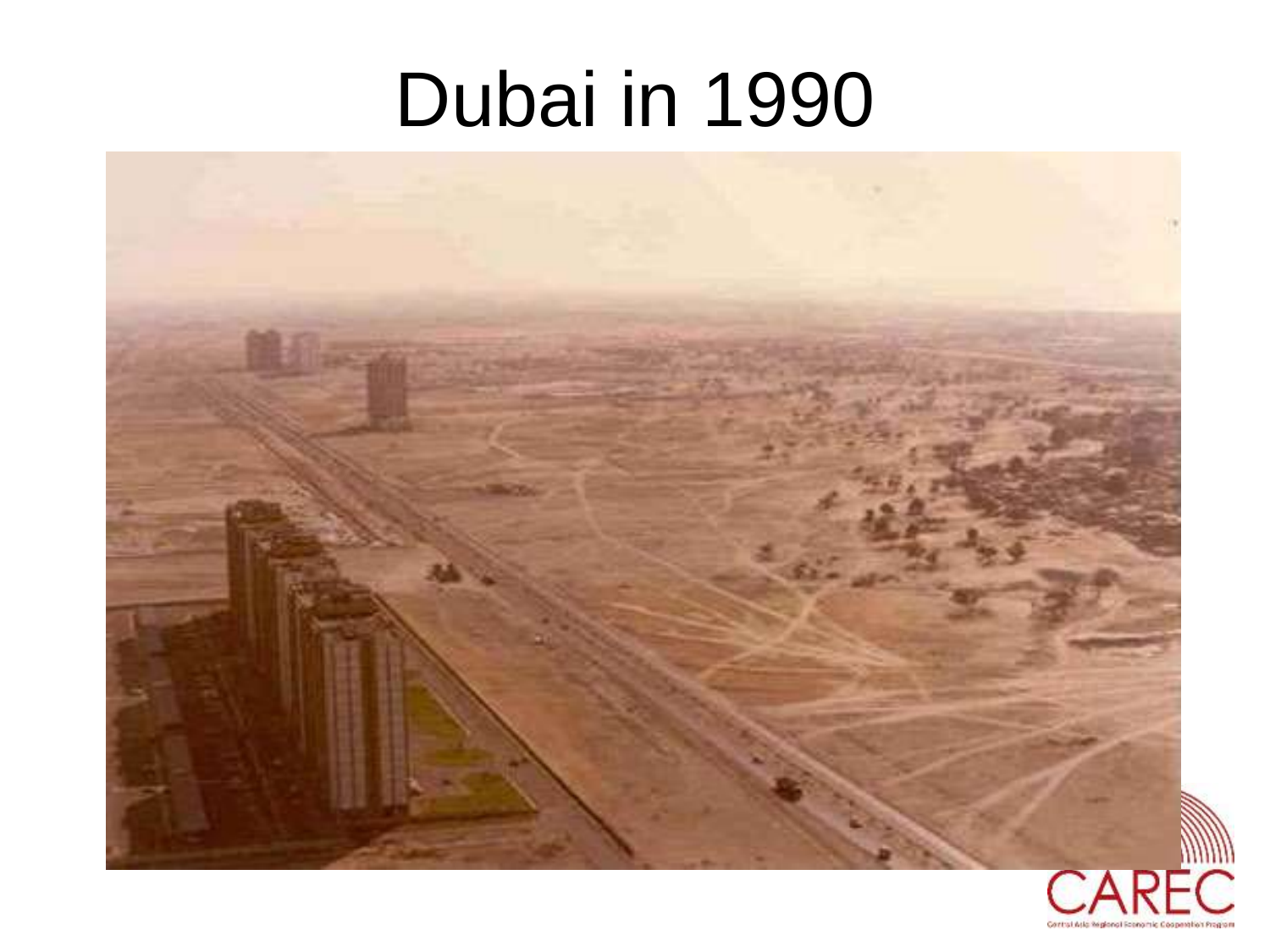### Dubai in 2016

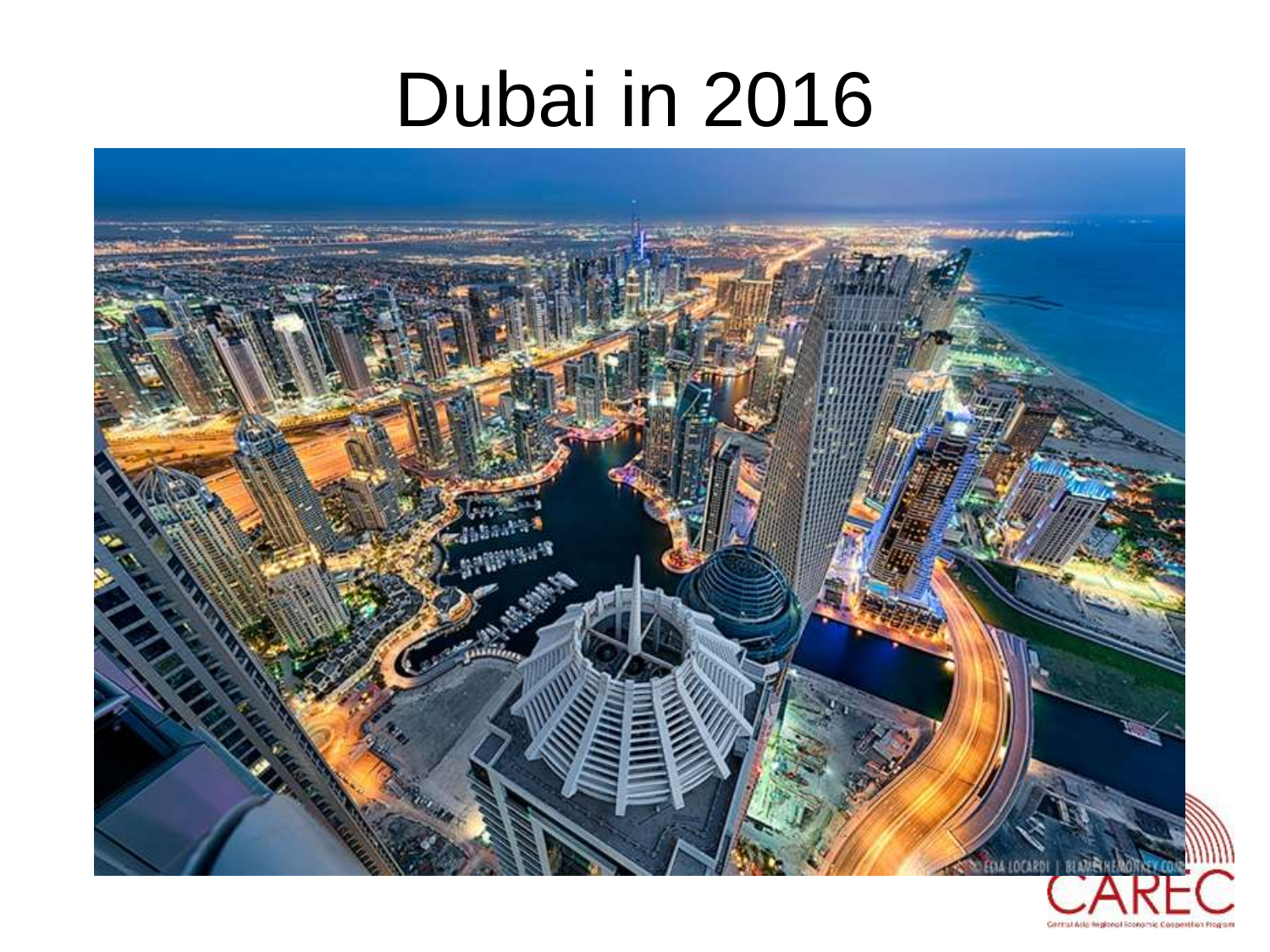# Big Bang for ABEC?

• ABEC situation is different

– Less financial resources, less risk appetite – ABEC is linking cities in two countries

• Thus, ABEC has to justify the rationale of the combination and sequence of projects

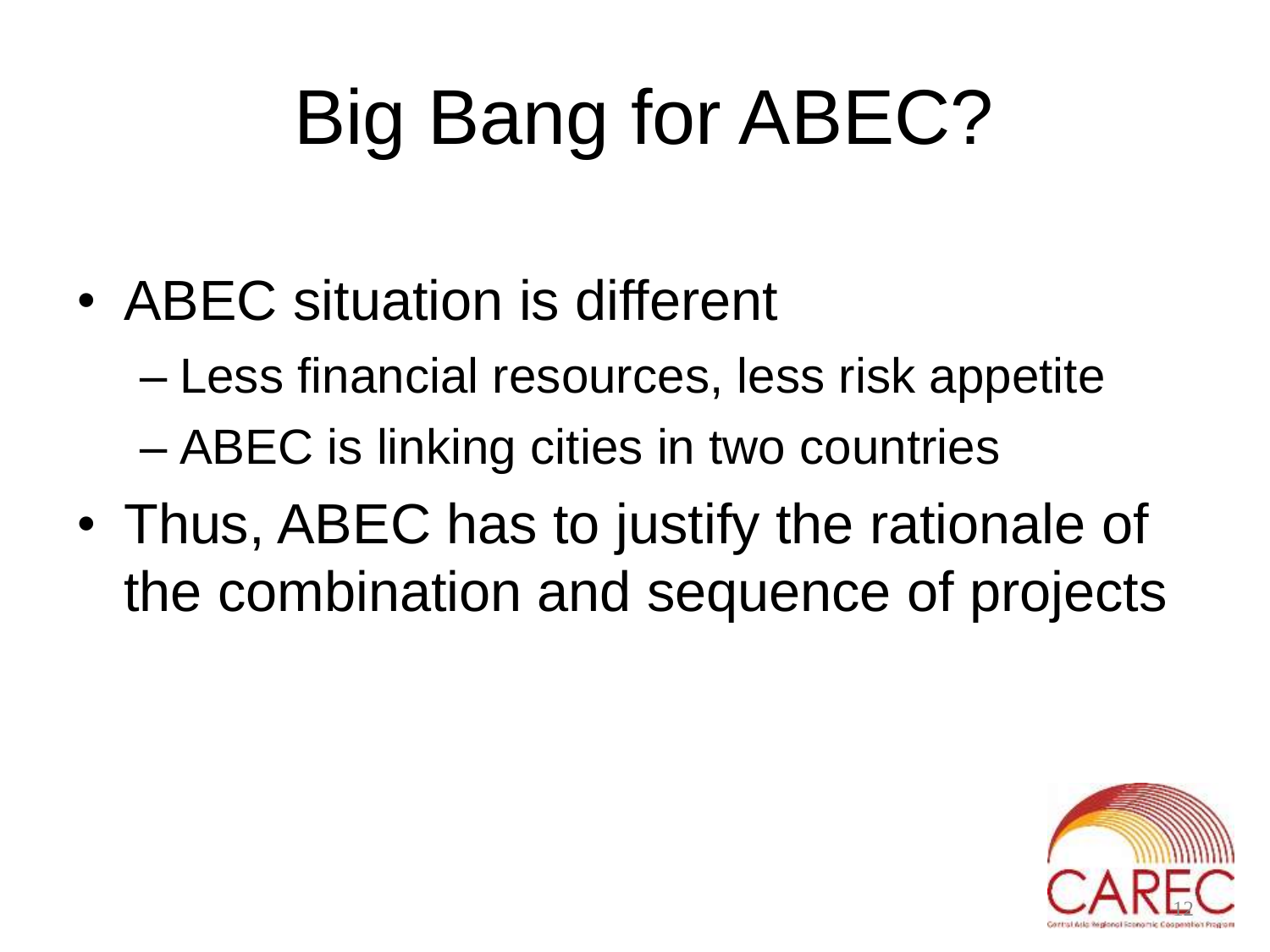# Big Bang for ABEC?

- Solution: Choice of investments and policy reforms that:
	- I. Have positive externalities within and across sectors through agglomeration
	- II. Increase scale and specialization to reach a critical mass and sophistication to export outside the region
	- III. Are agreeable to both countries, oblasts and municipalities
	- IV. Crowd-in private investments

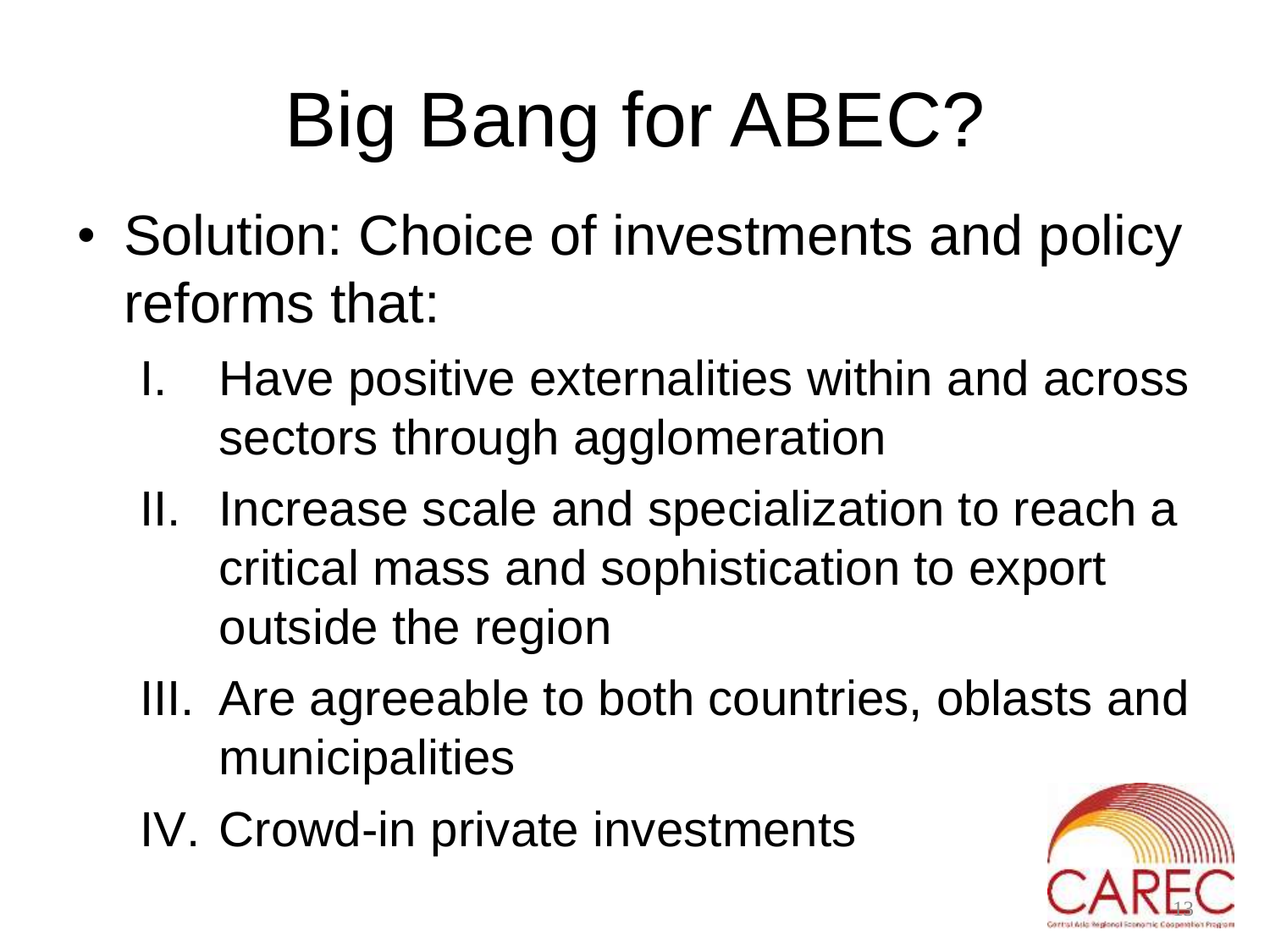# Positive externalities

- Choosing investments and reforms that are transformative and trigger other projects to be feasible.
- Overcome
	- Density
	- Distance
	- Division

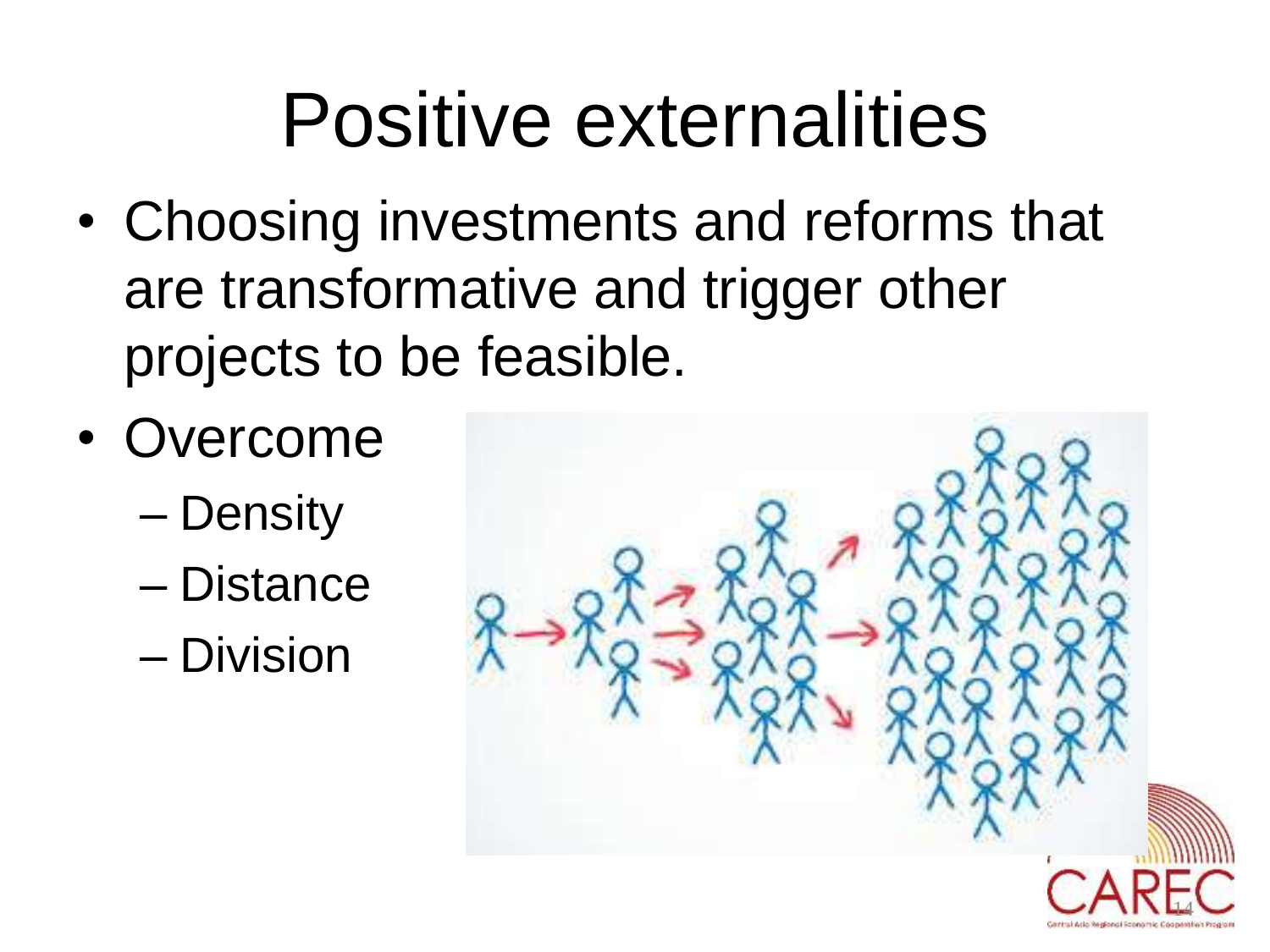# Positive externalities

- For example in manufacturing, industrial parks cluster similar companies
	- better access to services, common facilities, benefit from the concentration of knowledge, and outsourcing options
- In services, being close to the client reduces transaction costs and increases relevance

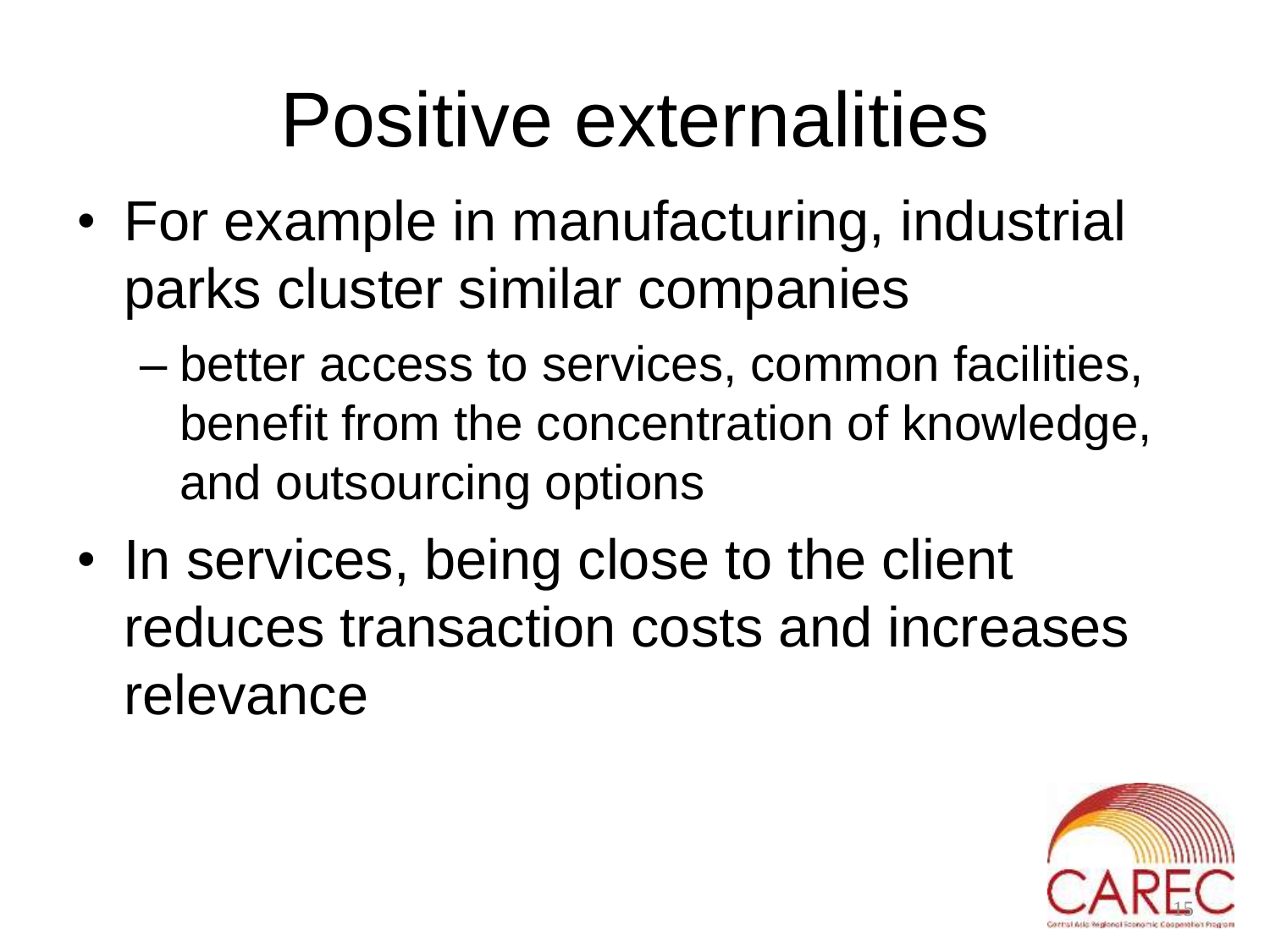## Increased Scale

- Joining and coordinating markets—with winners and losers on both sides—is not a zero sum game
	- The larger the market, the higher the profit;
	- the more attractive the location to firms, the more jobs there are;
	- the more labor pools there, the larger the market
- Reinforcing loop

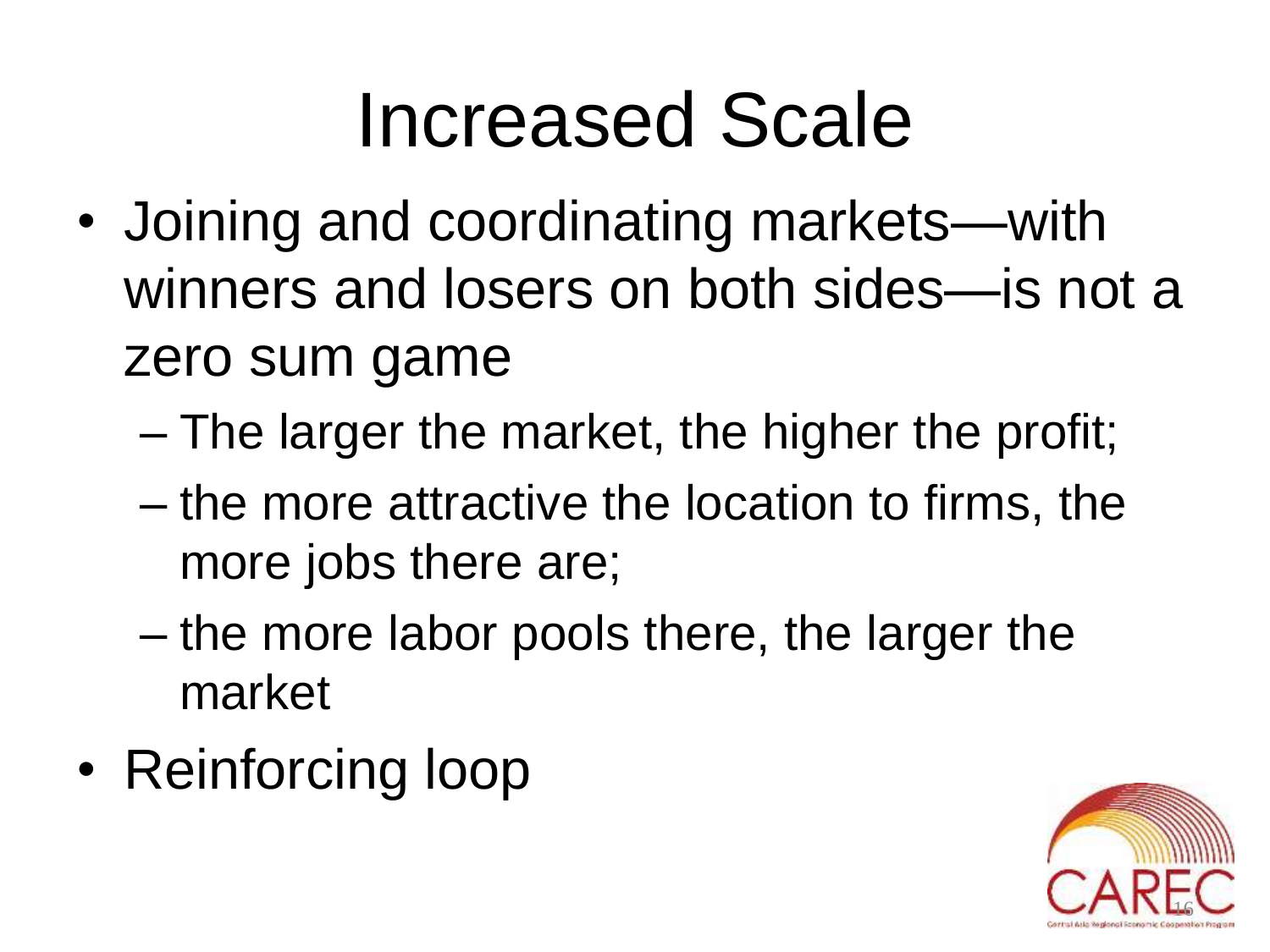# Aligning Priorities

- ABEC builds on existing infrastructure and planned projects by the national, oblast and municipal governments
- ABEC will analyze planned projects for regional benefits and costs
- ABEC will help prioritize and design projects that have a high transformative impact and are agreeable between all stakeholders
- ABEC will attract private investment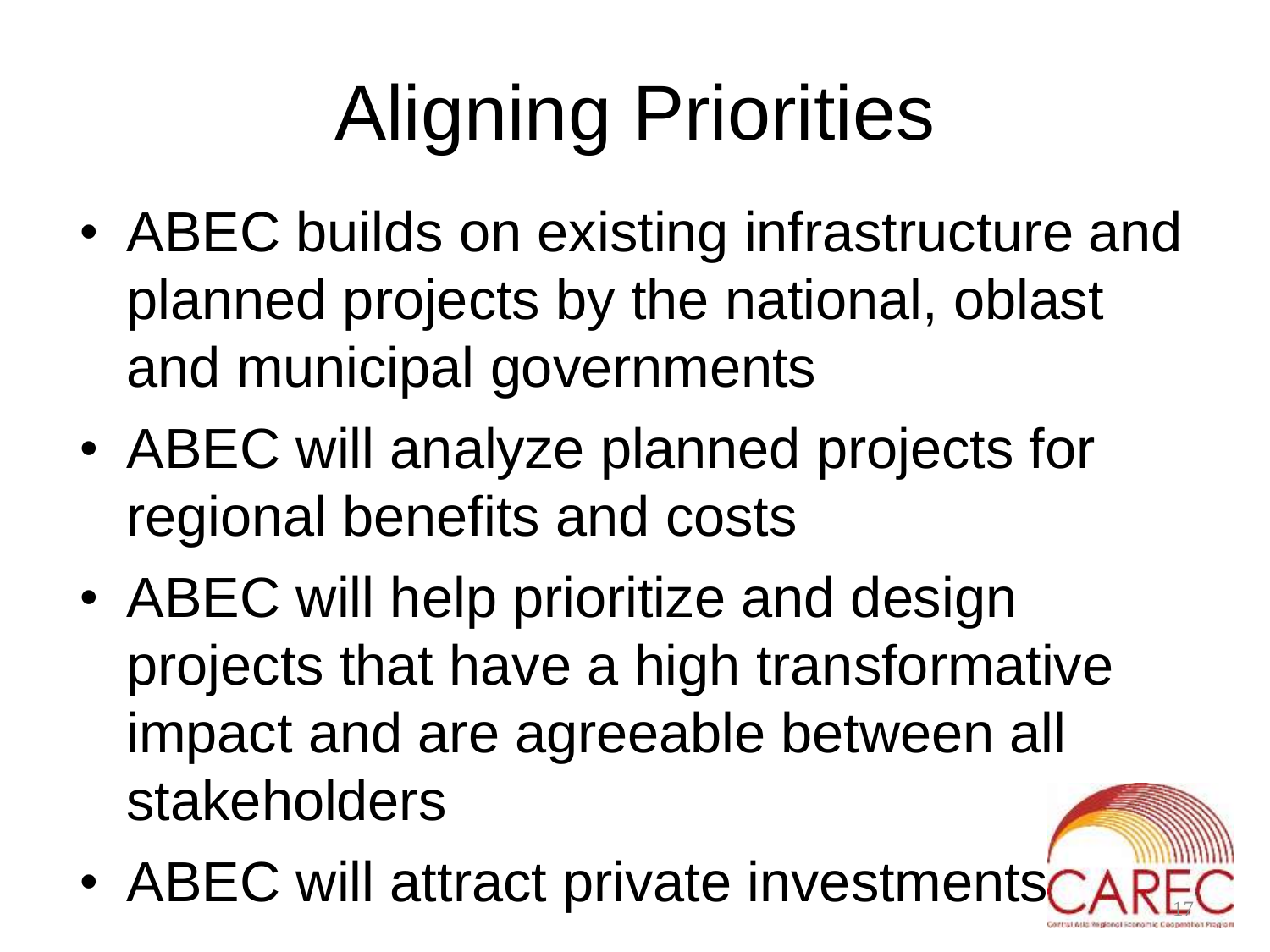#### Agriculture: Cross-Border Value Chains

- Agriculture: High potential to increase exports outside ABEC
- EAEU harmonization of standards
- Comparative advantages in different crops, fruits, vegetables, dairy, and meat
- Comparative advantages of processing, logistics, marketing

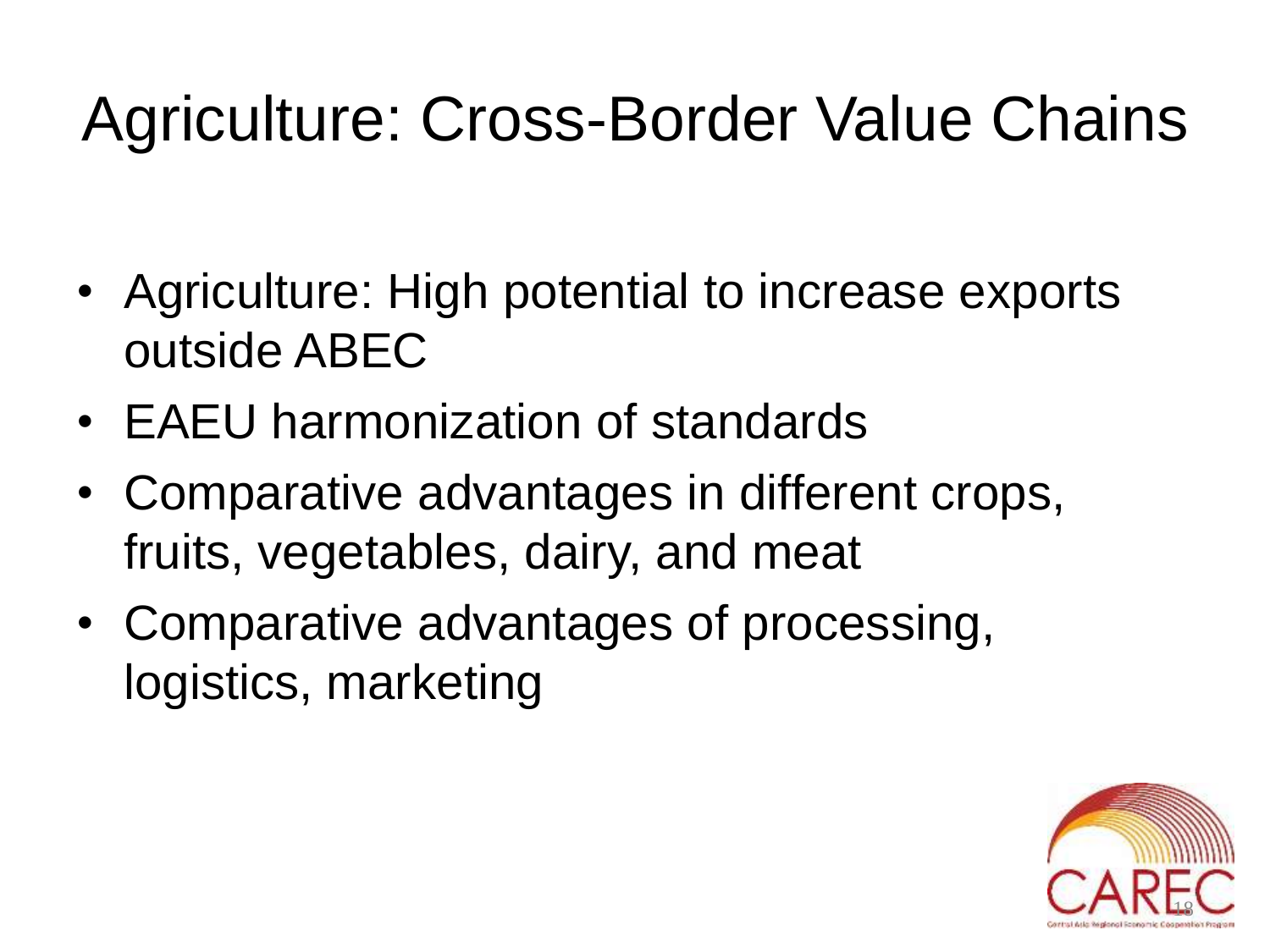#### Agriculture: Cross-Border Value Chains

- Specialization on products and services with comparative advantage yields significant productivity gains
- Increases scale of production
- Justifies logistics investments (wholesale market, cold chains, storage, packaging)
- Attracts processing companies
- Eases certification and market access (PRC, EU)

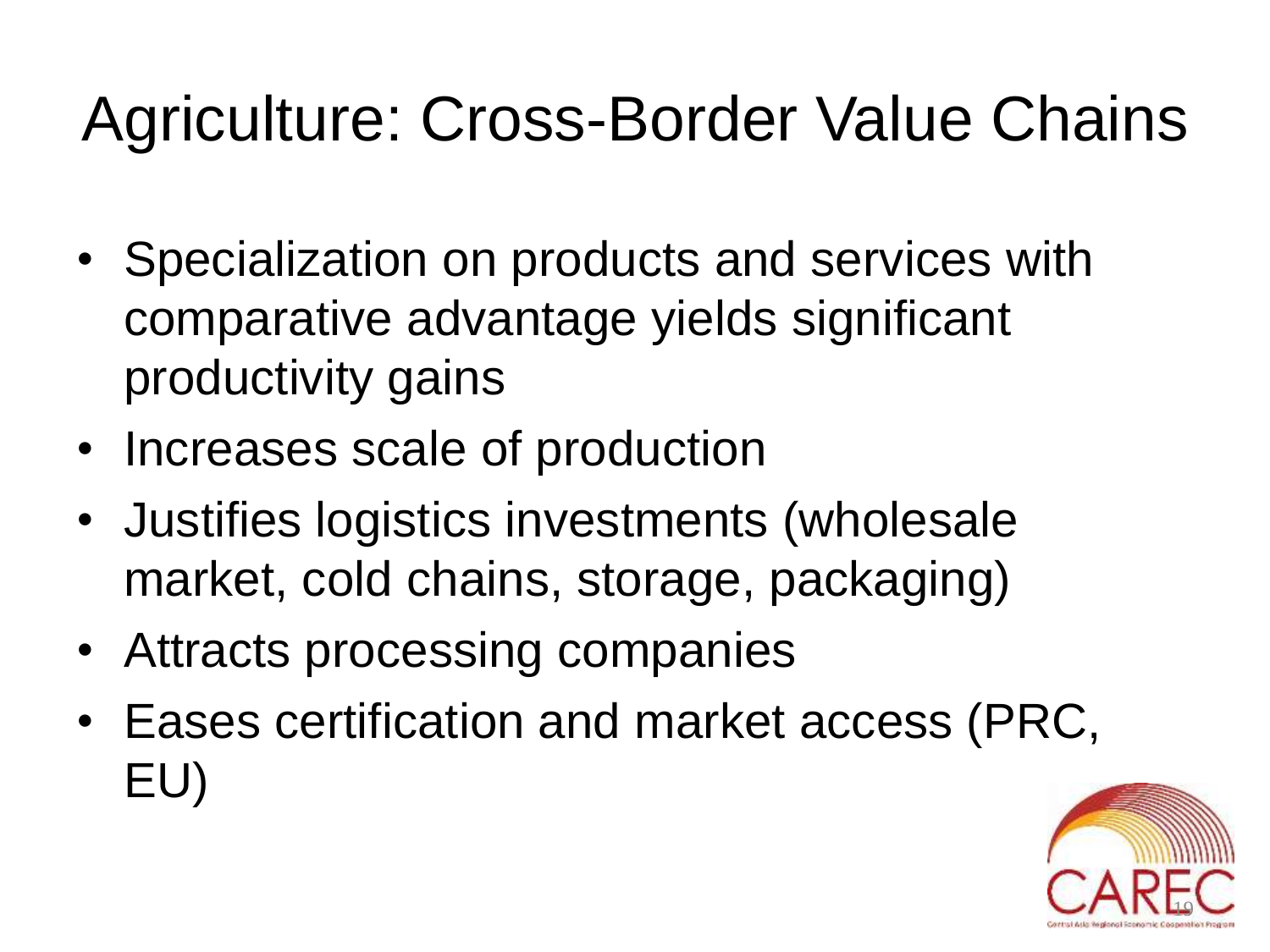#### Agriculture: Cross-Border Value Chains

- ADB investment project proposed to pilot cross border value chains in fruit/vegetables and diary.
- Proposed branding with standardization:
	- Building on well-known informal brands
	- Enforce common phytosanitary standards
	- Labeling for easy trade (like EU 'CE')
	- Certification of origin and organic production
	- Ensuring consistent quality
	- Access of markets in PRC and EU

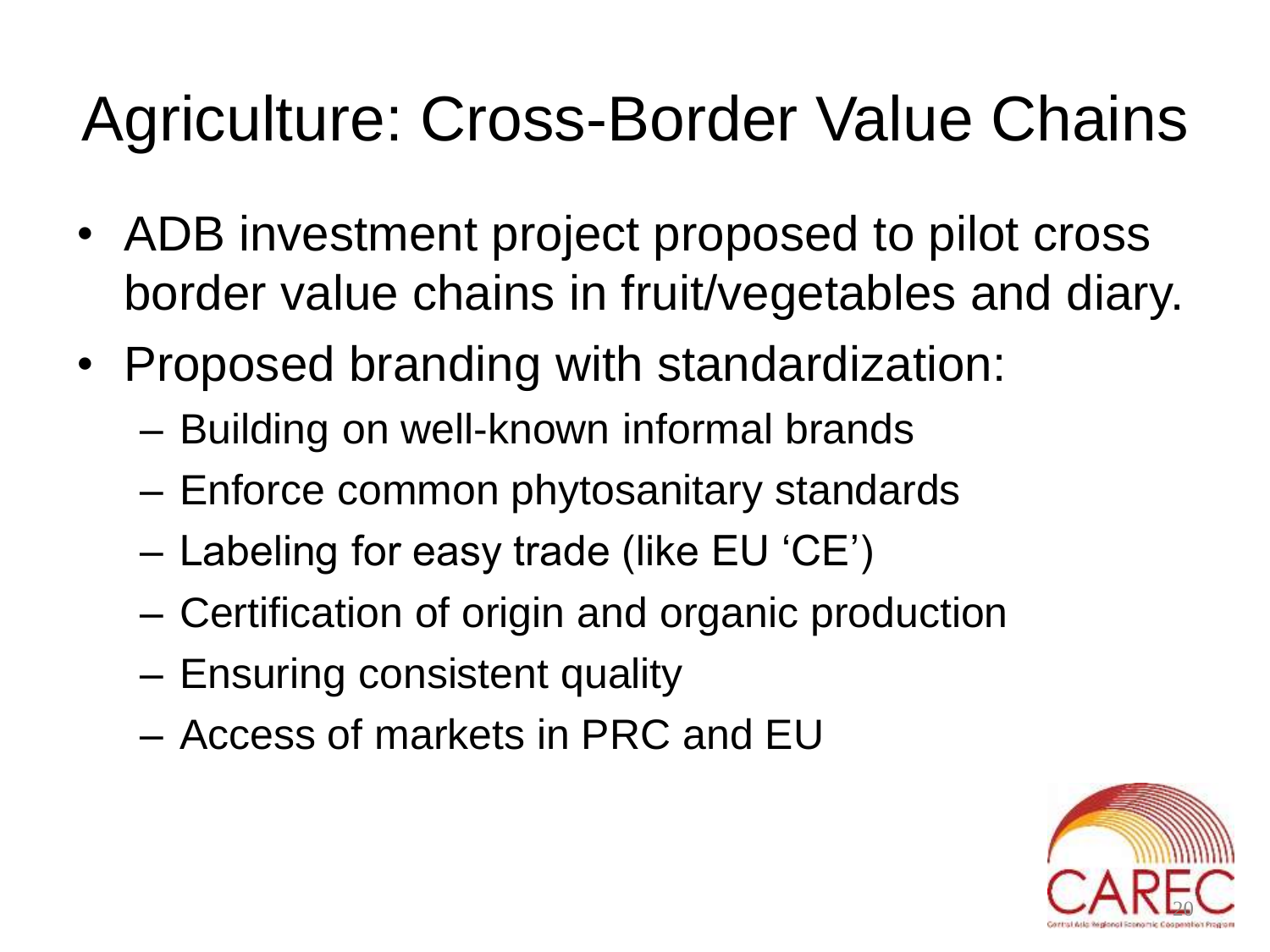# Tourism: Silk Road

- International tourist arrivals to Kazakhstan and Kyrgyz Republic, 84% and 93%, respectively, were from CIS nations.
- 2014 International Visitor Arrivals (including same day visitors)
	- Kazakhstan 6.3 million
		- VFR (56%); Business (29%); Transit (14%)
	- Kyrgyz Republic reached 2.8 million
		- Breakdown not available

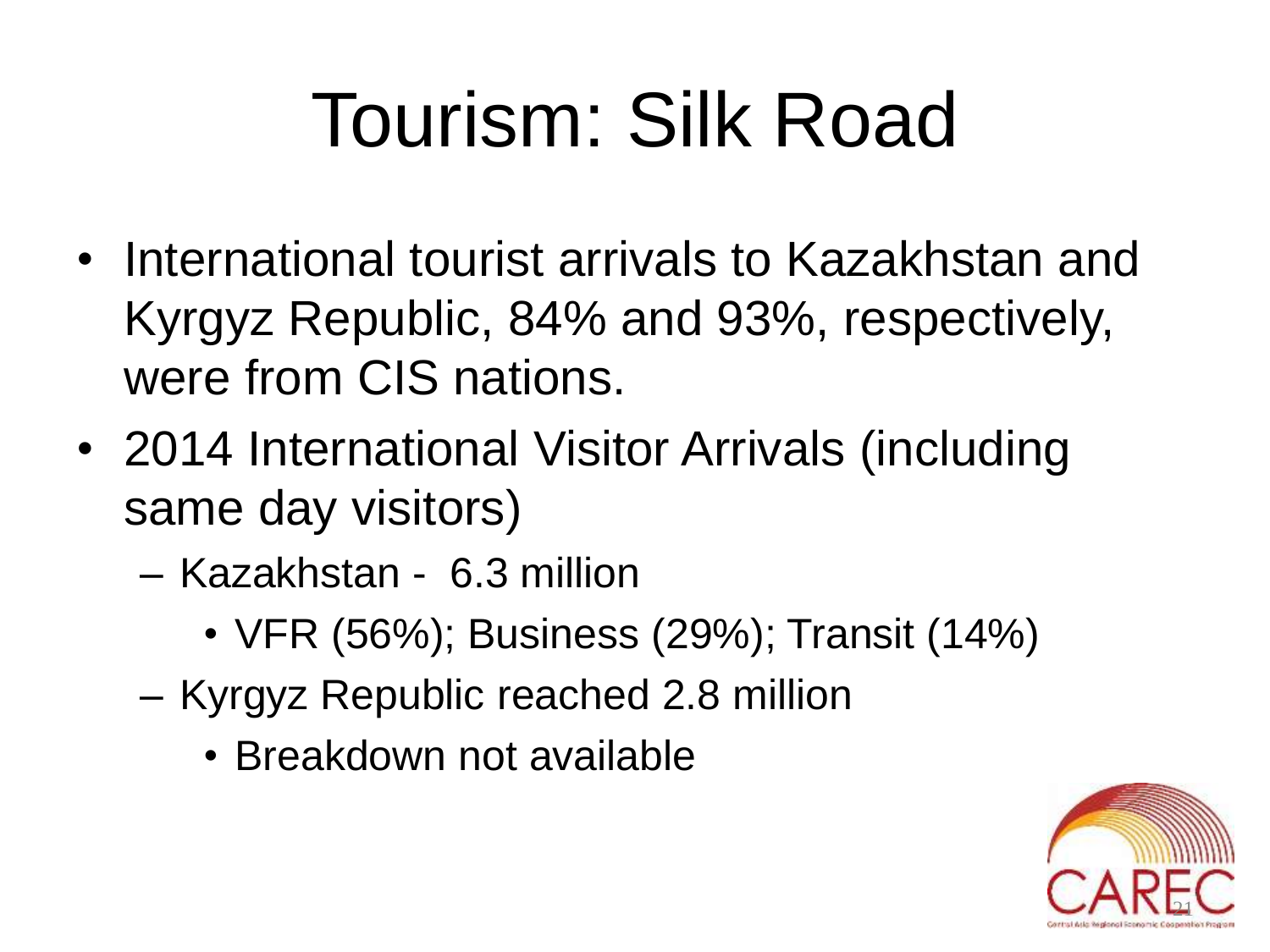#### Kazakhstan Tourism Competitiveness



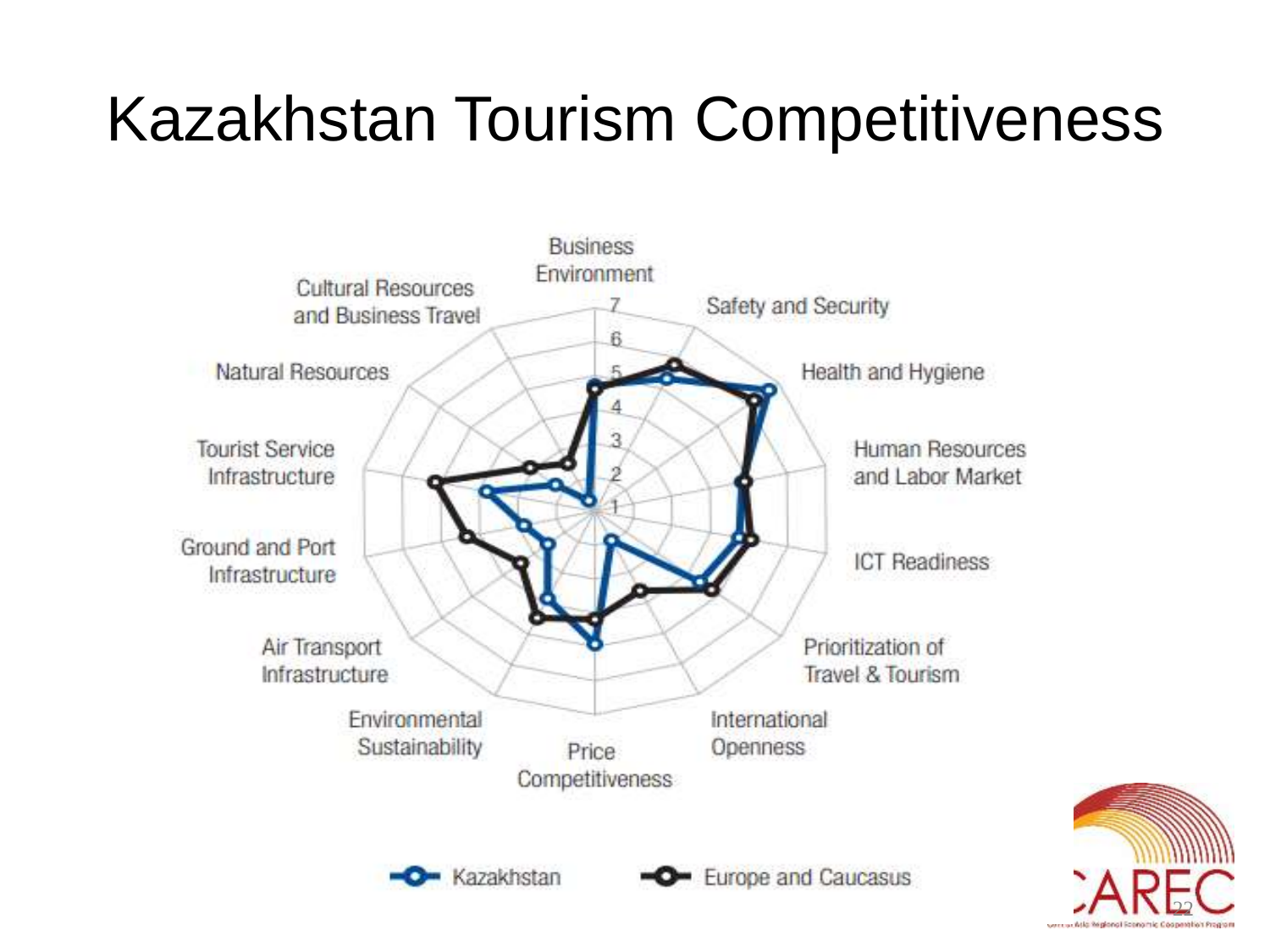#### Kyrgyz Republic Tourism Competitiveness



23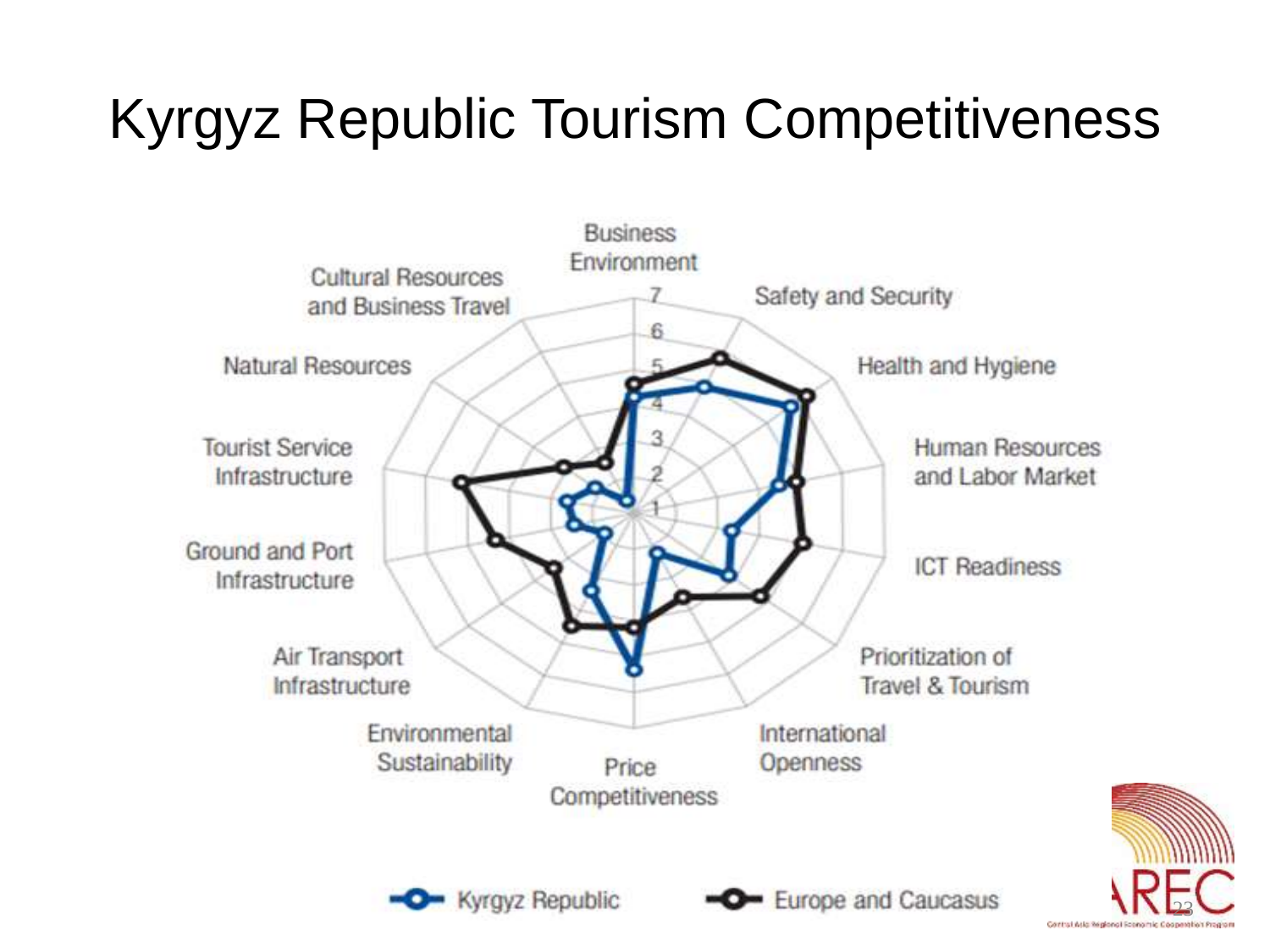# Proposed Tourism Solutions

- 1. Common Branding along Silk Road through portal (ADB can support initial investment)
- 2. Attraction of niche/mountain tourism through global events
- 3. Upgrade tourism infrastructure
- 4. Improvement for Safety & Security
- 5. Border Control Process Improvement
- 6. Development of Tourist Information Centre
- 7. Collect Tourism Statistics
- 8. Training & Skill Development

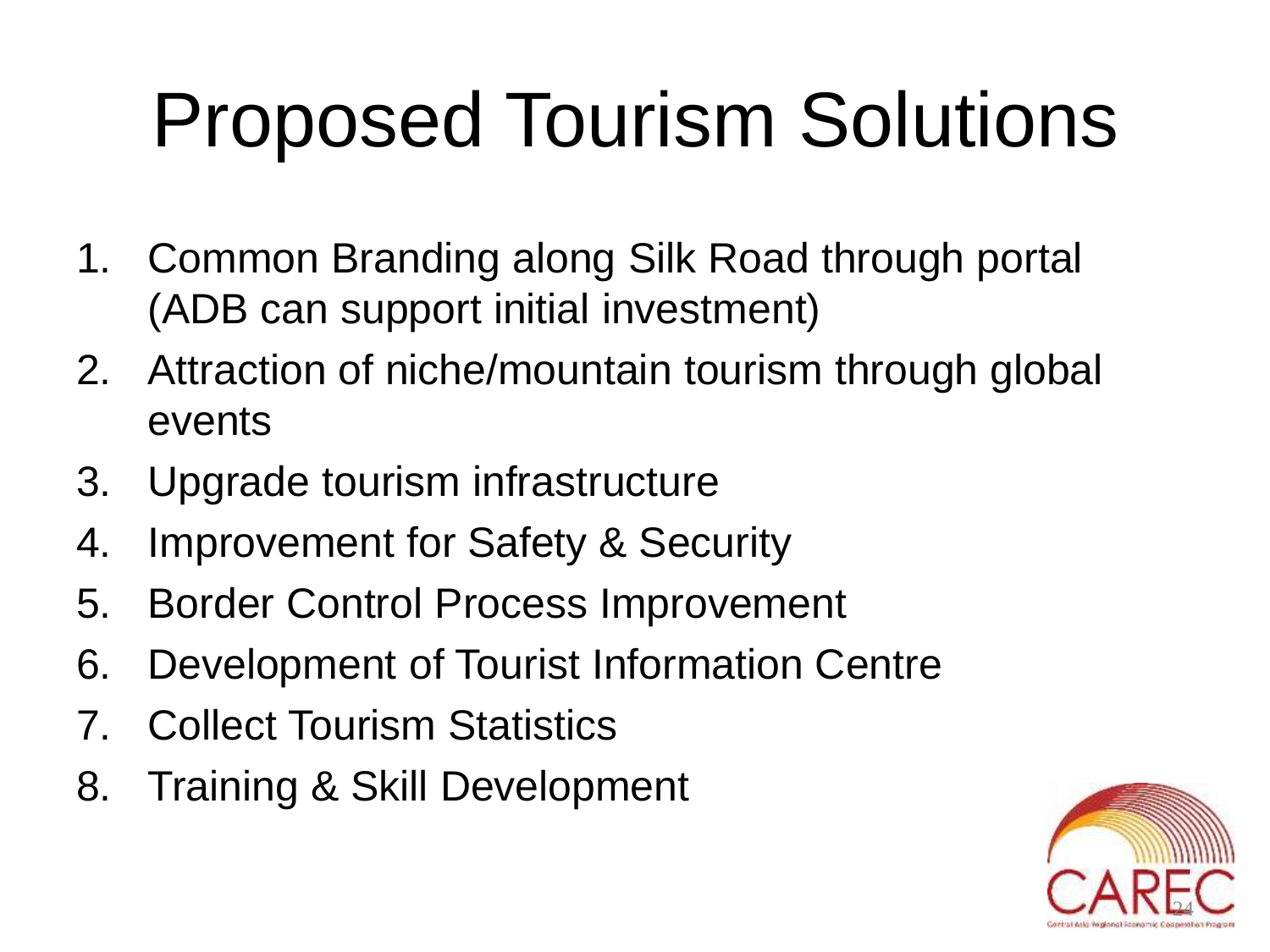## What is ABEC's urban approach?

- **Objective:** Increase the quality of life in ABEC cities and attract high-skilled workers to the region.
- **Good urban services**
- **Urban mobility**
- **Green and smart city development**
- **Mutual branding for tourism**
- **Pooling disaster and climate change related risks**

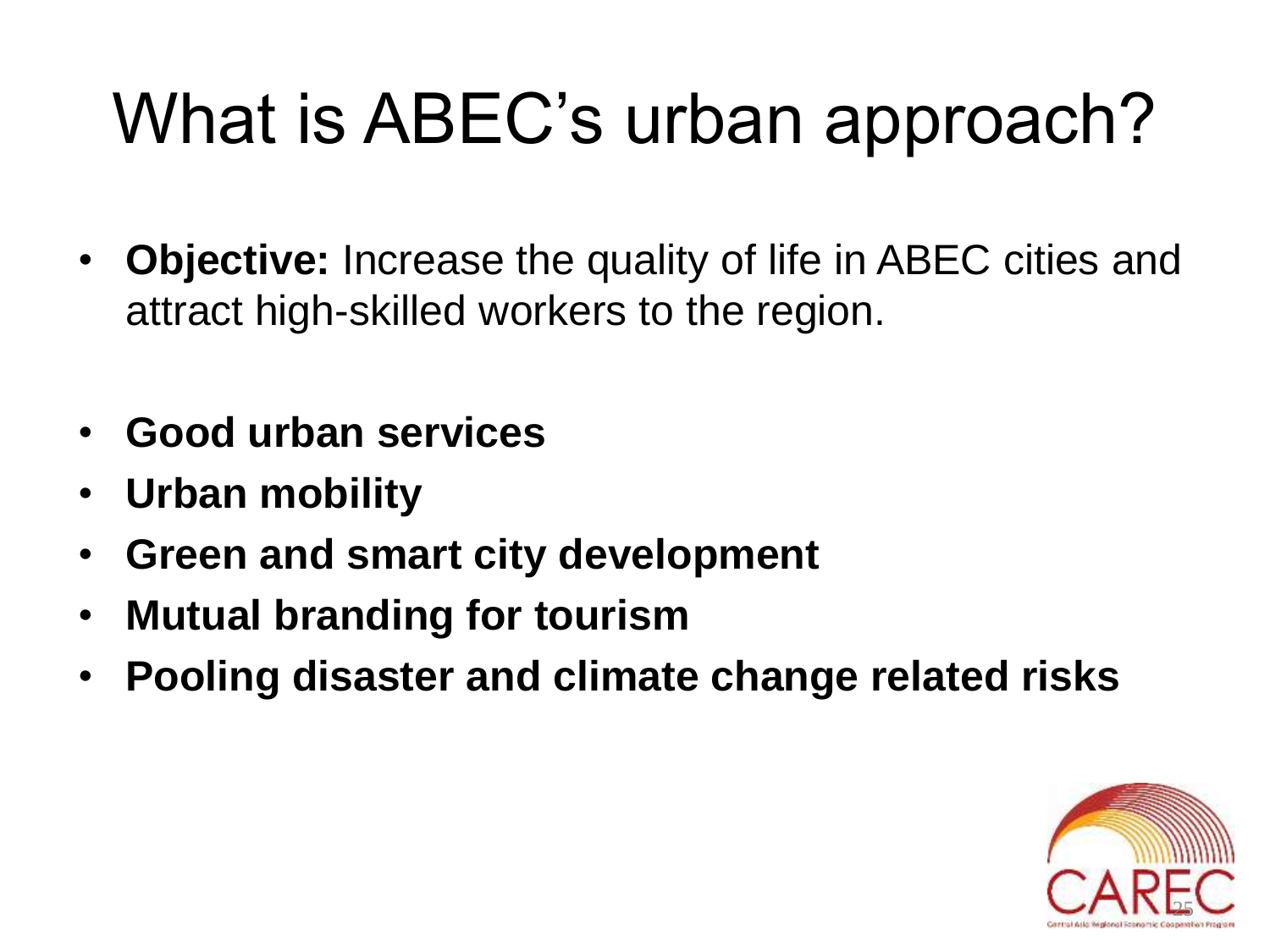## What is ABEC's urban approach?

- Coordinate land-zoning and transport planning.
- Harmonize building codes
- Work together on green and smart city approaches
- Harmonized business licensing and inspection
- Business information, consultation and participation
- Working together on disaster preparedness

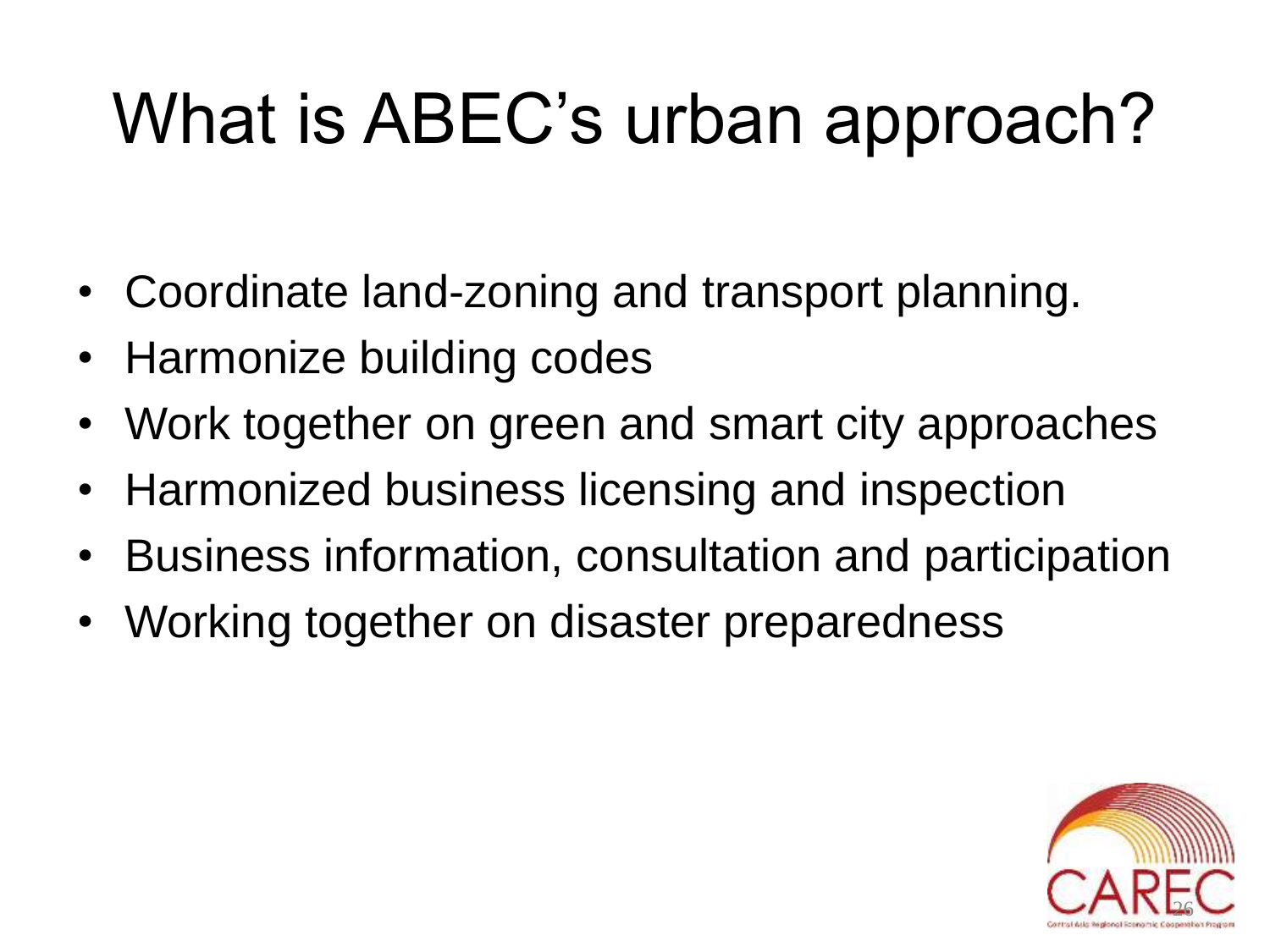## Education and Health

- Focus on advanced services
- Health:
	- Coordination to increase scale and specialization (Heart Center, Cancer Center)
	- Attract health tourism rather than importing services from abroad (competing with Russia, EU, India)
	- Ease cross border services (Insurance)
	- Serve rural/low density areas through innovative solutions (tele ICU, mobile dialysis)
	- Attract private sector through PPPs

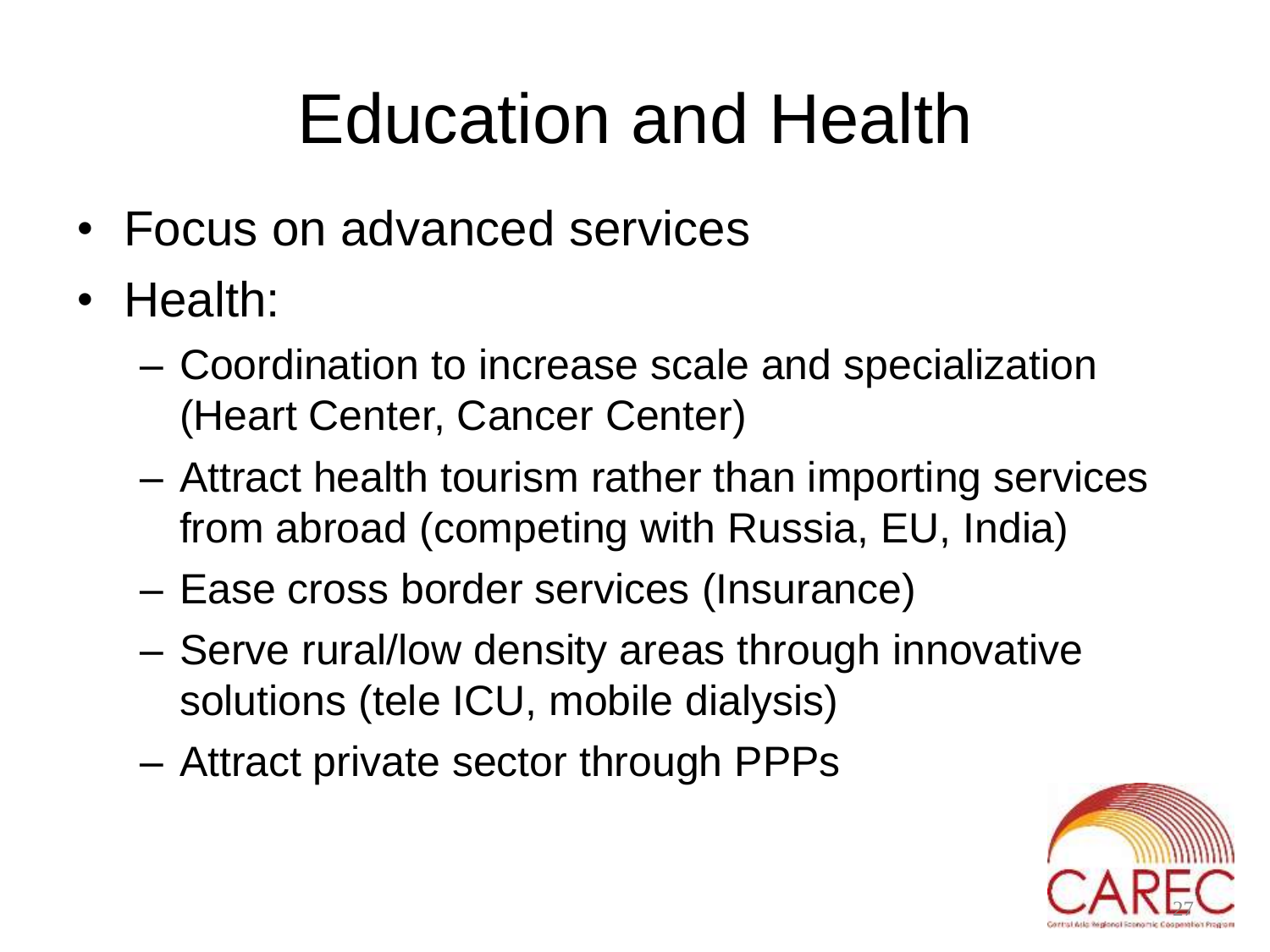### Education and Health

- Focus on advanced services
- Education:
	- Identify skill gaps for transformative sectors (horizontal and vertical analysis)
	- Create platform to systematically incorporate needs from private players into quality education
	- Coordinate high specialization/ high cost tertiary education
	- Use ABEC to estimate future growth areas and related skill demand

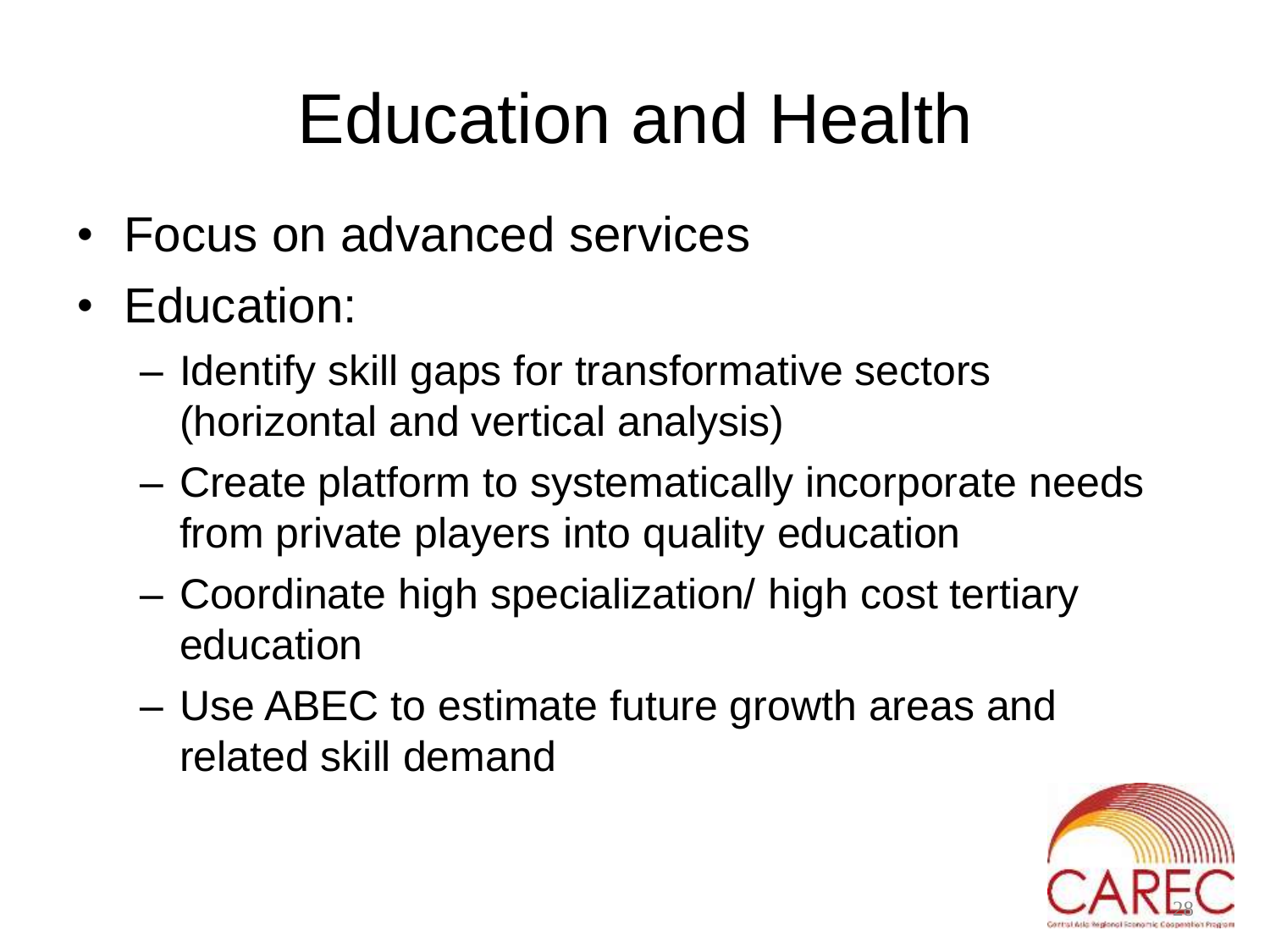### Education and Health

Possible Next steps:

- Education: Skill gap analysis with private sector involvement, supply side survey, identifying regulatory hurdles, developing pilot projects of vocational trainings, university cooperation
- Health Sector: Mapping available services, mapping current import and export of services, identifying potential for scale and specialization, pilot innovative projects

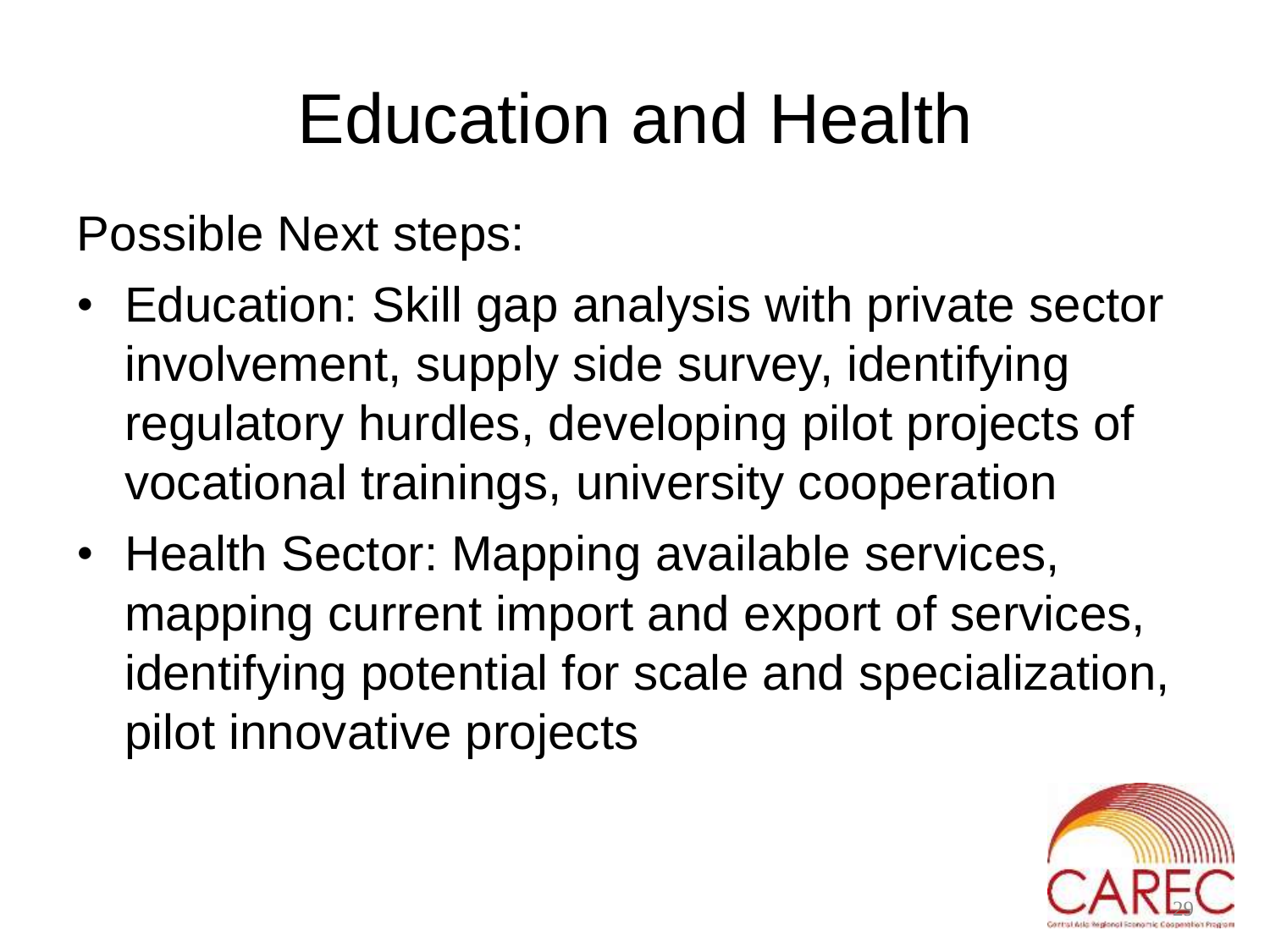# Connecting Markets

- Joint investments in logistics and trading centers (i.e. wholesale markets, storage facilities, processing facilities)
- Mutual learning on PPPs
- Common branding for city tourism (for winter/summer sport and cultural tourism)
- Road connection between Almaty and Issyk-Kul

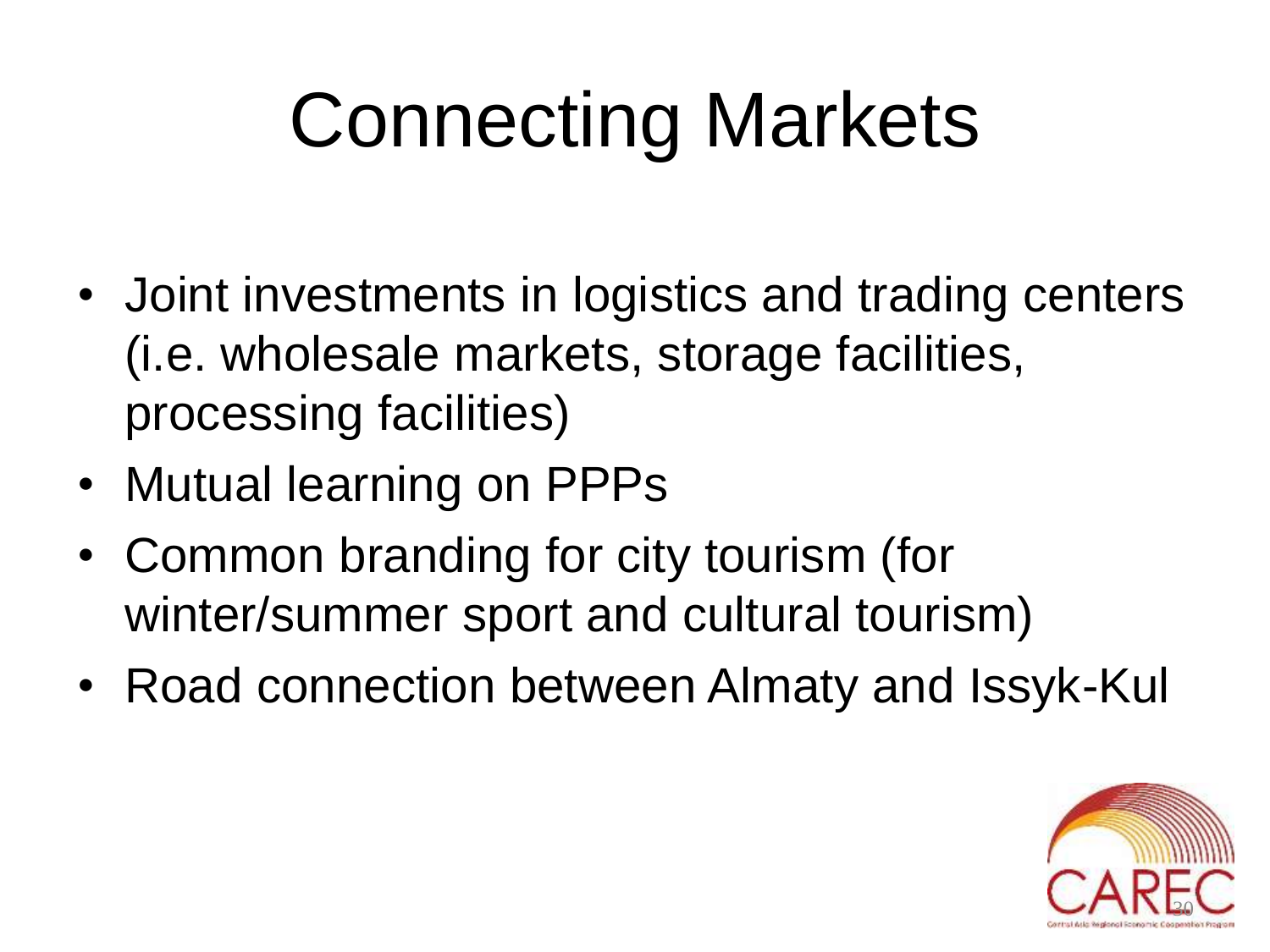# Connecting Markets

- Holding international events together in the two countries
- Direct bus connection between Bishkek and Almaty and their airports without stop at the border
- Coordination of flights between Almaty and Bishkek airport

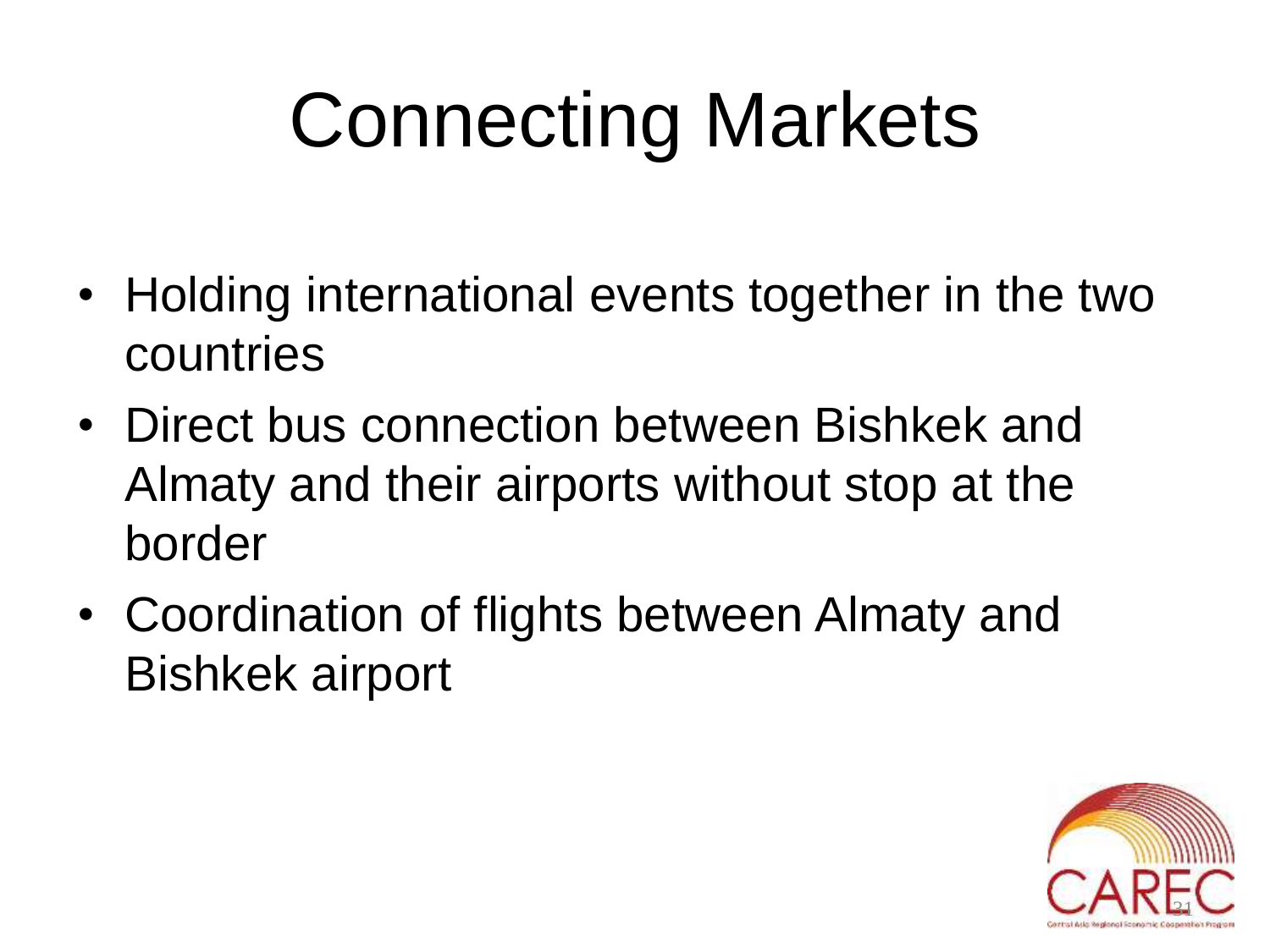### What are the next steps for ABEC?

- Exploration of potential viable projects in the context of ABEC
- Bringing ongoing and planned projects into the ABEC framework and sequence them in Implementation Plan
- Forming sectoral working groups to implement pilot projects in agriculture and tourism sectors

32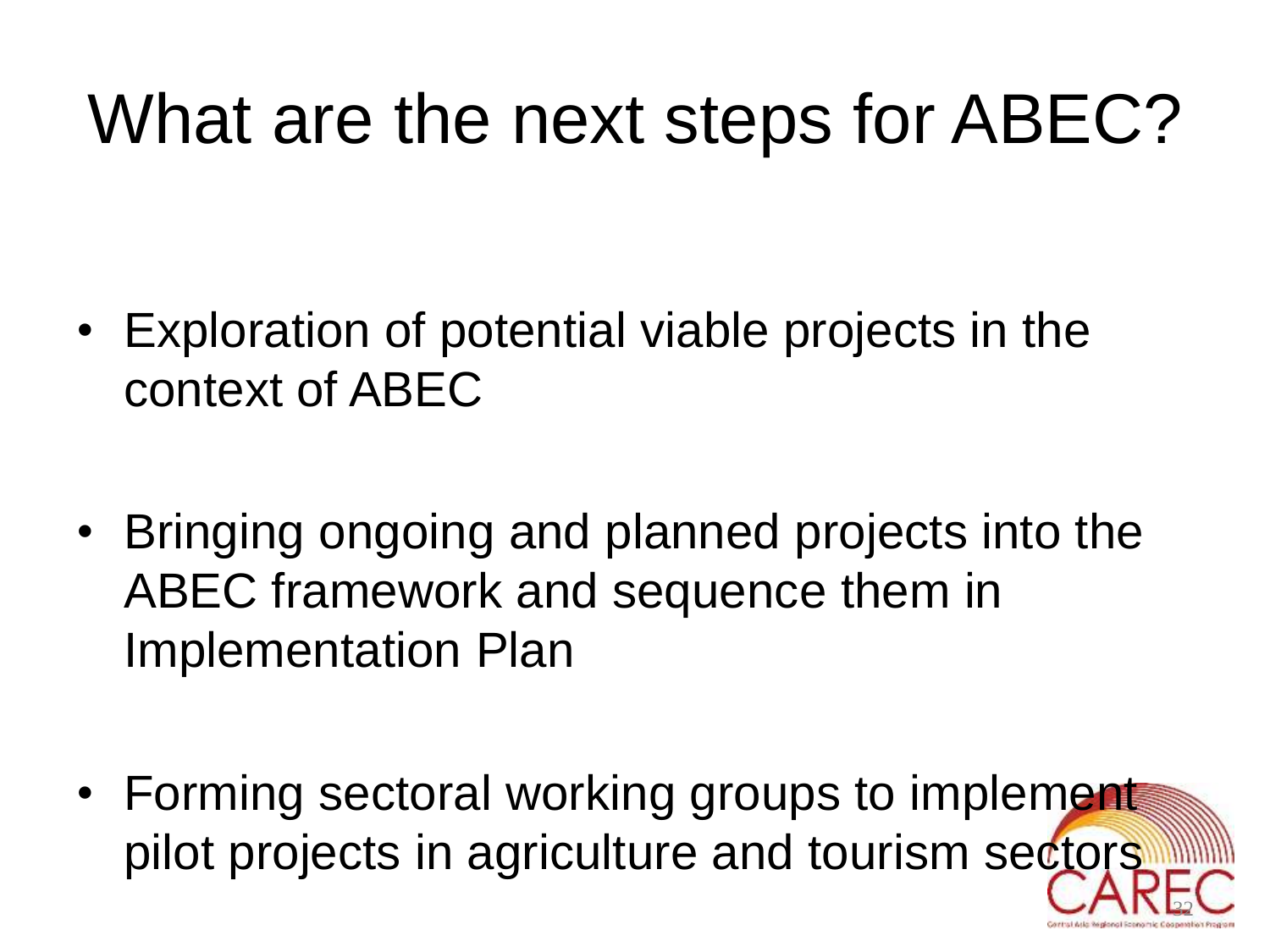### What are the next steps for ABEC?

- Implementing the institutional setup in KYR and KAZ while ADB is setting up support in form of technical assistance.
- Stronger involvement of other development partners under CAREC framework
- Formulating the Implementation Plan